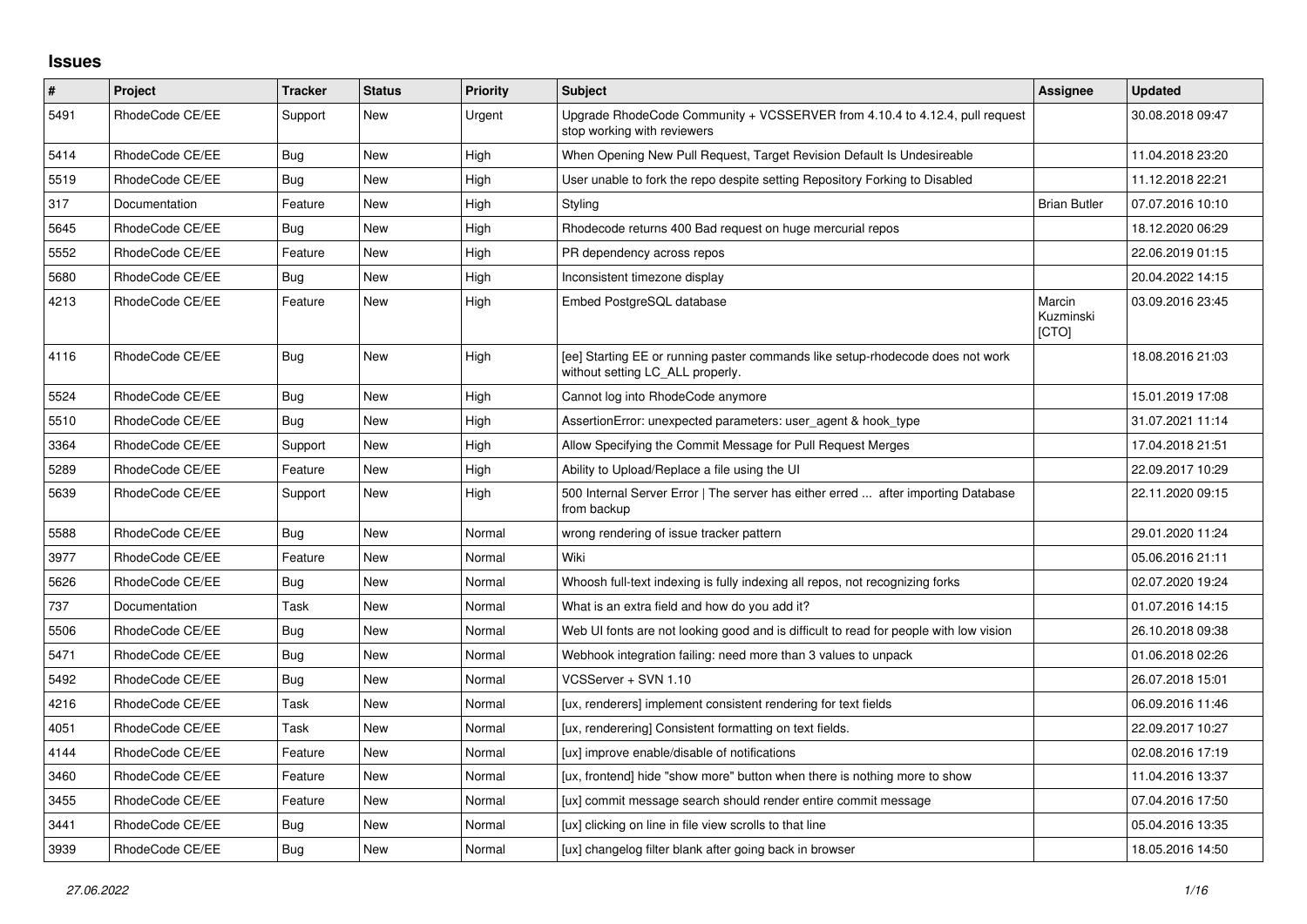| $\sharp$ | Project              | <b>Tracker</b> | <b>Status</b> | <b>Priority</b> | <b>Subject</b>                                                                      | <b>Assignee</b>              | <b>Updated</b>   |
|----------|----------------------|----------------|---------------|-----------------|-------------------------------------------------------------------------------------|------------------------------|------------------|
| 5400     | RhodeCode CE/EE      | Task           | New           | Normal          | User group - subgroup support                                                       |                              | 06.11.2017 22:00 |
| 5269     | RhodeCode CE/EE      | Support        | New           | Normal          | Upgrade from RC EE 3.7.1 to RC EE 4.x                                               |                              | 29.06.2017 19:36 |
| 5584     | RhodeCode CE/EE      | Feature        | New           | Normal          | "update pull request link" message on vcs client                                    |                              | 23.01.2020 10:32 |
| 2844     | RhodeCode CE/EE      | Task           | <b>New</b>    | Normal          | Update Bcrypt to a maintained version                                               |                              | 17.02.2018 20:37 |
| 5348     | Documentation        | Bug            | <b>New</b>    | Normal          | Uninstall documentaion missing some steps                                           |                              | 06.07.2017 10:25 |
| 5475     | RhodeCode CE/EE      | Bug            | New           | Normal          | Unable to locate user in OpenLDAP directory via Idaps                               |                              | 08.06.2018 20:06 |
| 5672     | RhodeCode CE/EE      | Bug            | New           | Normal          | Unable to browse git repository folders with # in names                             |                              | 16.12.2021 18:13 |
| 5547     | RhodeCode CE/EE      | Bug            | New           | Normal          | UI not consistent between Firefox and Chrome                                        |                              | 01.03.2019 23:35 |
| 4255     | RhodeCode CE/EE      | Bug            | <b>New</b>    | Normal          | [translation, i18n] translation not being applied to integrations pages             |                              | 30.09.2016 15:56 |
| 5559     | RhodeCode CE/EE      | Bug            | <b>New</b>    | Normal          | Timezone handling issue on repos list                                               |                              | 07.07.2019 22:19 |
| 4061     | RhodeCode Appenlight | Feature        | New           | Normal          | Timezone for applications                                                           |                              | 30.06.2016 15:16 |
| 5624     | RhodeCode CE/EE      | Bug            | New           | Normal          | Timeout when trying to test SMTP email configuration                                |                              | 01.07.2020 20:01 |
| 4188     | RhodeCode CE/EE      | Bug            | New           | Normal          | [tests, svn] changeset tests produce different results for svn                      |                              | 22.08.2016 09:54 |
| 4189     | RhodeCode CE/EE      | Bug            | <b>New</b>    | Normal          | [tests, git] count of commit ids is different for git than hg when comparing remote |                              | 22.08.2016 12:34 |
| 4190     | RhodeCode CE/EE      | Bug            | New           | Normal          | [tests] fix or remove rst xss inline test                                           |                              | 22.08.2016 12:15 |
| 5649     | RhodeCode CE/EE      | Bug            | New           | Normal          | test-file-upload                                                                    |                              | 17.12.2020 23:08 |
| 4299     | RhodeCode CE/EE      | <b>Task</b>    | New           | Normal          | TEMPLATE repo groups                                                                |                              | 22.09.2017 10:26 |
| 3986     | RhodeCode Appenlight | Bug            | <b>New</b>    | Normal          | table headers should be left aligned                                                |                              | 07.06.2016 11:53 |
| 5394     | RhodeCode CE/EE      | Support        | New           | Normal          | SVN to Git / Mercurial Migration                                                    |                              | 03.10.2017 09:29 |
| 3022     | RhodeCode CE/EE      | Bug            | New           | Normal          | SVN support with repositories groups                                                |                              | 26.07.2016 18:25 |
| 5541     | RhodeCode CE/EE      | Support        | New           | Normal          | <b>SVN Settings: Repository Patterns</b>                                            |                              | 16.12.2019 15:35 |
| 3922     | RhodeCode CE/EE      | Bug            | <b>New</b>    | Normal          | svn backend returns different diff to git/hg backends                               |                              | 11.05.2016 14:29 |
| 5382     | RhodeCode CE/EE      | Feature        | <b>New</b>    | Normal          | Support for repository aliases                                                      | Marcin<br>Kuzminski<br>[CTO] | 04.09.2017 15:17 |
| 4312     | RhodeCode CE/EE      | Task           | <b>New</b>    | Normal          | Storage location changes                                                            |                              | 11.07.2017 13:31 |
| 5593     | RhodeCode CE/EE      | Support        | New           | Normal          | SSH connections                                                                     |                              | 17.02.2020 16:18 |
| 3990     | RhodeCode Appenlight | <b>Bug</b>     | New           | Normal          | some dashboard builder buttons are up against fields                                |                              | 07.06.2016 12:01 |
| 5512     | RhodeCode CE/EE      | Bug            | New           | Normal          | Show commit phase in summary view                                                   |                              | 09.11.2018 21:37 |
| 5484     | RhodeCode CE/EE      | Support        | New           | Normal          | Setting up ssh, remote hg not found                                                 |                              | 06.07.2018 23:41 |
| 4226     | RhodeCode CE/EE      | Feature        | New           | Normal          | [settings, system info] add VCS and Channelstream status to System Info             |                              | 14.09.2016 16:45 |
| 4059     | RhodeCode Appenlight | Feature        | New           | Normal          | Server Monitoring                                                                   |                              | 30.06.2016 15:15 |
| 4303     | RhodeCode CE/EE      | Support        | New           | Normal          | rhodecode instance                                                                  |                              | 08.11.2016 16:32 |
| 5531     | RhodeCode Tools      | Bug            | New           | Normal          | rhodecode-index: default cli opts overwrite given mapping file                      |                              | 17.07.2020 17:36 |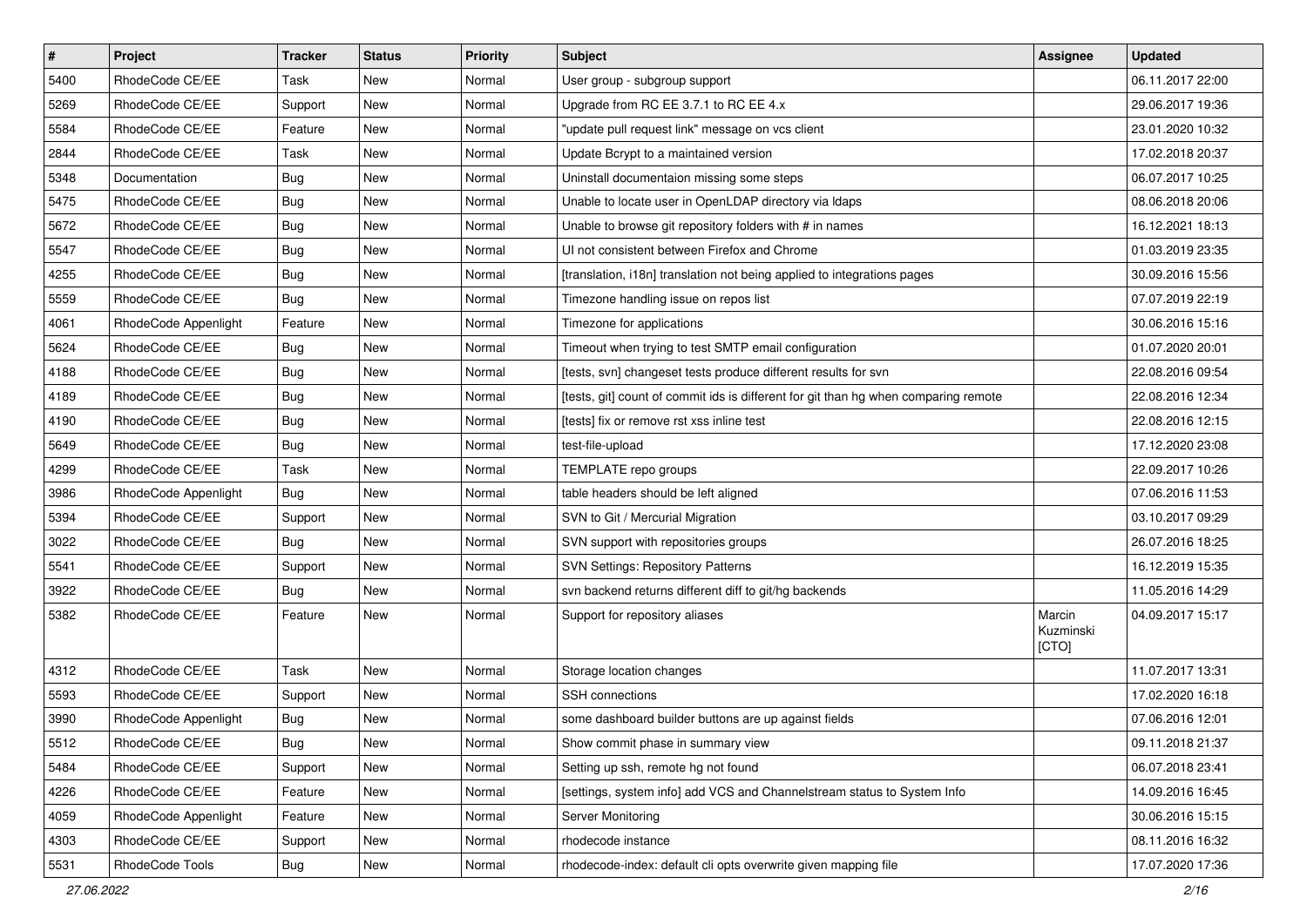| #    | Project                  | <b>Tracker</b> | <b>Status</b> | <b>Priority</b> | <b>Subject</b>                                                                                              | <b>Assignee</b>              | <b>Updated</b>   |
|------|--------------------------|----------------|---------------|-----------------|-------------------------------------------------------------------------------------------------------------|------------------------------|------------------|
| 5450 | RhodeCode Tools          | <b>Bug</b>     | New           | Normal          | rhodecode-api get license info no longer works                                                              |                              | 17.07.2018 15:01 |
| 5540 | RhodeCode CE/EE          | Bug            | <b>New</b>    | Normal          | Rhode Code 4.15.2 VCS Caching(?) behaviour                                                                  |                              | 25.02.2019 17:01 |
| 5278 | RhodeCode CE/EE          | Feature        | New           | Normal          | Require support for git repositories of the form git://                                                     |                              | 13.04.2017 15:20 |
| 5670 | RhodeCode CE/EE          | Bug            | New           | Normal          | Repo-level administrators can usurp owner of repoistory                                                     |                              | 01.12.2021 16:18 |
| 5543 | RhodeCode CE/EE          | Feature        | <b>New</b>    | Normal          | Repo API should have equivalent get_repo_audit_logs() to User API call<br>get_user_audit_logs()             |                              | 26.02.2019 12:22 |
| 3376 | RhodeCode CE/EE          | Task           | <b>New</b>    | Normal          | Repo action plugins                                                                                         |                              | 24.03.2016 15:21 |
| 4060 | RhodeCode Appenlight     | Feature        | New           | Normal          | Replayable requests                                                                                         |                              | 30.06.2016 15:15 |
| 5509 | RhodeCode CE/EE          | Bug            | New           | Normal          | Remove `limportant attributes` from UI elements                                                             |                              | 07.12.2018 07:40 |
| 5570 | RhodeCode CE/EE          | Bug            | <b>New</b>    | Normal          | Remap repositories always fail in RhodeCode community                                                       |                              | 04.10.2019 14:50 |
| 4052 | RhodeCode Appenlight     | Task           | New           | Normal          | release fixes                                                                                               | <b>Marcin Lulek</b>          | 29.06.2016 12:14 |
| 5664 | RhodeCode CE/EE          | Bug            | New           | Normal          | Regression: When assigning permissions, cannot see own group in auto-complete<br>without special conditions |                              | 29.07.2021 10:49 |
| 3092 | Documentation            | Task           | New           | Normal          | [RCE, ini] - doc available settings + check tender with Gemalto hacks                                       | <b>Brian Butler</b>          | 01.07.2016 14:15 |
| 5501 | <b>RhodeCode Control</b> | Bug            | New           | Normal          | rccontrol throwing rccontrol.lib.exceptions.SupervisorFailedToStart                                         |                              | 19.05.2022 19:32 |
| 5494 | RhodeCode CE/EE          | Bug            | New           | Normal          | rccontrol's python package management causes slow VCS SSH                                                   |                              | 02.04.2019 11:56 |
| 5590 | RhodeCode CE/EE          | Bug            | New           | Normal          | Pull Request creation takes 2 minutes                                                                       |                              | 28.05.2020 20:48 |
| 5628 | Documentation            | <b>Bug</b>     | <b>New</b>    | Normal          | Problems with SSH Connection docs                                                                           |                              | 06.05.2022 21:14 |
| 5271 | RhodeCode CE/EE          | Feature        | New           | Normal          | Private comments                                                                                            |                              | 07.04.2017 12:01 |
| 5644 | RhodeCode CE/EE          | Bug            | New           | Normal          | PR inks to comments not working if files are collapsed                                                      |                              | 02.12.2020 10:42 |
| 4234 | RhodeCode CE/EE          | Task           | <b>New</b>    | Normal          | prepare and test RhodeCode VM image for AWS                                                                 | <b>Marcin Lulek</b>          | 11.07.2017 13:32 |
| 5677 | RhodeCode CE/EE          | Support        | New           | Normal          | PR cross merge                                                                                              |                              | 28.01.2022 16:59 |
| 5347 | Documentation            | Bug            | <b>New</b>    | Normal          | Post Install steps should include Apache or Nginx setup.                                                    |                              | 06.07.2017 10:23 |
| 3250 | RhodeCode CE/EE          | Bug            | New           | Normal          | Posting a comment message is very slow !                                                                    |                              | 17.03.2016 12:57 |
| 659  | Documentation            | Feature        | New           | Normal          | Peer to Peer Failover                                                                                       | <b>Brian Butler</b>          | 01.07.2016 14:15 |
| 4056 | RhodeCode Appenlight     | Feature        | <b>New</b>    | Normal          | Optionally allow to filter graphs per machine in dashboard                                                  |                              | 30.06.2016 15:12 |
| 3923 | RhodeCode CE/EE          | Bug            | New           | Normal          | odd exception on running internal-code                                                                      |                              | 09.08.2016 10:54 |
| 3484 | RhodeCode CE/EE          | Task           | <b>New</b>    | Normal          | oauth: reduce required permissions for 3rd party                                                            |                              | 13.04.2016 12:33 |
| 3483 | RhodeCode CE/EE          | Bug            | New           | Normal          | oauth: disable 3rd party registration if RhodeCode registration is disabled                                 | Marcin<br>Kuzminski<br>[CTO] | 13.04.2016 12:13 |
| 5511 | RhodeCode CE/EE          | Feature        | New           | Normal          | New feature to synchronize the fork with the remote repo from the summary page                              |                              | 13.11.2018 01:23 |
| 4057 | RhodeCode Appenlight     | Feature        | New           | Normal          | Negation option for search filter                                                                           |                              | 30.06.2016 15:12 |
| 3261 | RhodeCode CE/EE          | Task           | New           | Normal          | mousetrap.js bump to latest 1.5.X version                                                                   |                              | 17.03.2016 12:52 |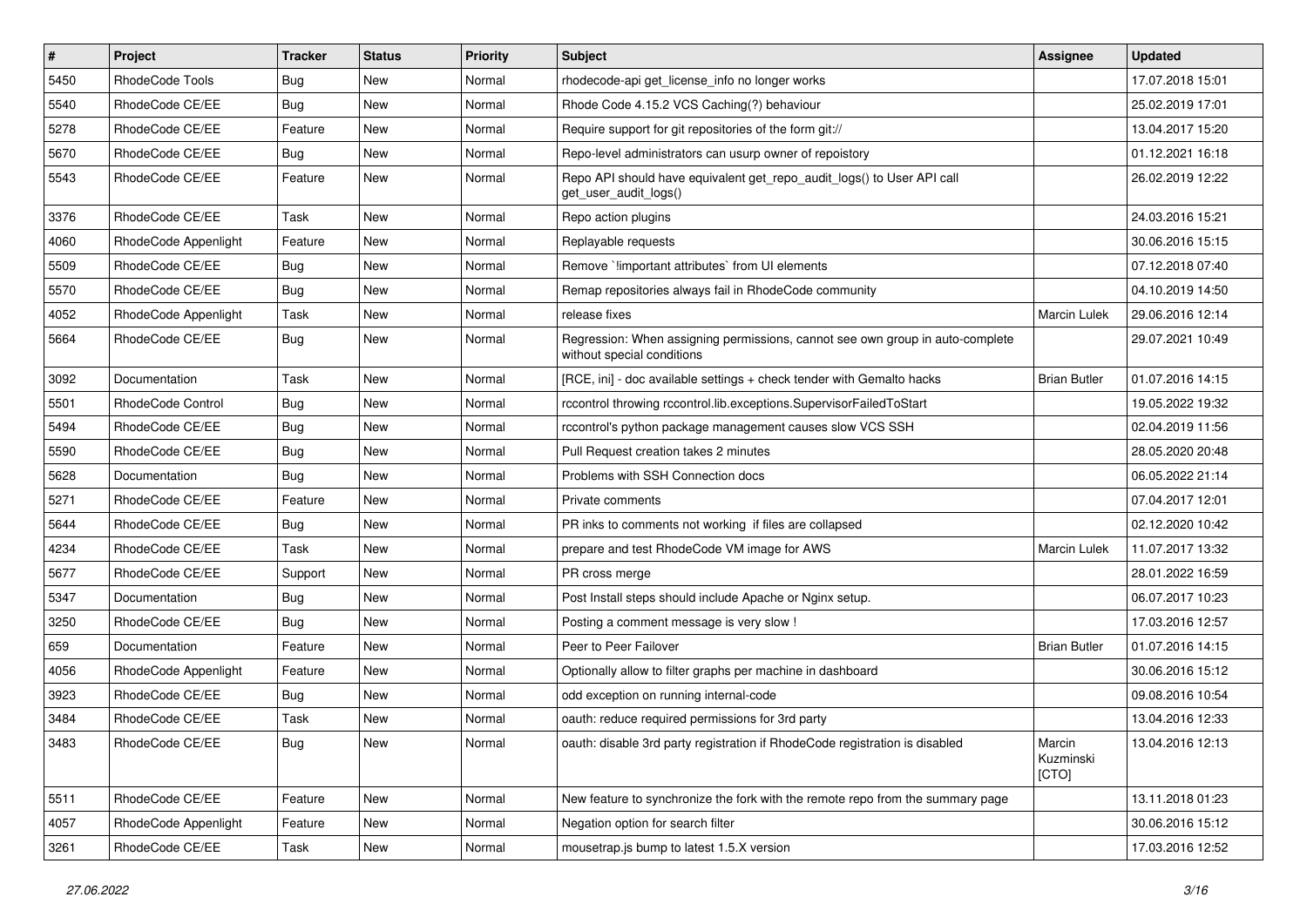| $\vert$ # | Project                  | <b>Tracker</b> | <b>Status</b> | <b>Priority</b> | <b>Subject</b>                                                                                           | <b>Assignee</b>              | <b>Updated</b>   |
|-----------|--------------------------|----------------|---------------|-----------------|----------------------------------------------------------------------------------------------------------|------------------------------|------------------|
| 5632      | RhodeCode CE/EE          | <b>Bug</b>     | New           | Normal          | Missing Parent Folder for Personal Repo lacks proper handling                                            |                              | 03.08.2020 07:56 |
| 5545      | RhodeCode CE/EE          | Bug            | <b>New</b>    | Normal          | Merge commit to contain the username/reponame of the origin                                              |                              | 28.02.2019 13:46 |
| 5586      | RhodeCode CE/EE          | Feature        | New           | Normal          | @mention should be a link                                                                                |                              | 29.01.2020 11:46 |
| 5551      | Documentation            | Bug            | New           | Normal          | Mention LargeFile and LFS in the Backup page                                                             |                              | 21.04.2019 20:58 |
| 4000      | RhodeCode CE/EE          | Feature        | <b>New</b>    | Normal          | Make compare more functional                                                                             | Marcin<br>Kuzminski<br>[CTO] | 18.11.2017 19:11 |
| 5495      | RhodeCode CE/EE          | Support        | <b>New</b>    | Normal          | Idap to crowd users groups sync source                                                                   |                              | 10.09.2018 22:09 |
| 3332      | RhodeCode CE/EE          | Support        | <b>New</b>    | Normal          | LDAP settings page: Add button "test connection"                                                         |                              | 17.03.2016 10:23 |
| 5256      | RhodeCode CE/EE          | Feature        | <b>New</b>    | Normal          | Last repository access time.                                                                             |                              | 23.03.2017 16:34 |
| 5200      | RhodeCode CE/EE          | Task           | New           | Normal          | investigate search improvements                                                                          |                              | 16.12.2019 16:04 |
| 5538      | RhodeCode CE/EE          | Bug            | New           | Normal          | internal server error (UnicodeDecodeError) during rhodecode-index request                                |                              | 20.02.2019 14:43 |
| 4285      | RhodeCode CE/EE          | Bug            | <b>New</b>    | Normal          | Intermittent error while trying to create or fork a repository                                           |                              | 17.10.2016 22:42 |
| 687       | Documentation            | Feature        | New           | Normal          | [Integraton ]- Elastic search integration                                                                | <b>Brian Butler</b>          | 01.07.2016 14:15 |
| 4157      | RhodeCode CE/EE          | Feature        | New           | Normal          | [integrations] Integrate with industry standard SW development tools                                     | Daniel D                     | 08.08.2016 12:55 |
| 5406      | RhodeCode CE/EE          | Bug            | New           | Normal          | <b>Installer Fails</b>                                                                                   |                              | 01.12.2017 11:52 |
| 5248      | Documentation            | Bug            | New           | Normal          | Installation of rhodecode-tools                                                                          |                              | 16.03.2017 16:35 |
| 5630      | RhodeCode CE/EE          | Bug            | <b>New</b>    | Normal          | Inline comments do not follow the line of code                                                           |                              | 21.07.2020 11:25 |
| 5548      | RhodeCode CE/EE          | Feature        | New           | Normal          | Initial Search API                                                                                       | Peter Colledge               | 07.07.2019 22:21 |
| 5535      | <b>RhodeCode Control</b> | Bug            | <b>New</b>    | Normal          | improper rollback on upgrade failure                                                                     |                              | 09.02.2019 21:12 |
| 5627      | Documentation            | Bug            | New           | Normal          | Immediate re-run of rhodecode-index throws warnings on some repos (and suggests<br>rebuild from scratch) |                              | 02.07.2020 19:41 |
| 5255      | RhodeCode CE/EE          | Support        | New           | Normal          | I can't access issues created by me from mail                                                            |                              | 04.04.2017 11:28 |
| 5500      | RhodeCode CE/EE          | Bug            | New           | Normal          | How to enable/set "RC_SKIP_HOOKS" to disable svn hooks?                                                  |                              | 02.10.2018 07:45 |
| 5497      | RhodeCode CE/EE          | Support        | New           | Normal          | hg push hangs                                                                                            |                              | 30.08.2018 22:15 |
| 5595      | RhodeCode CE/EE          | Feature        | <b>New</b>    | Normal          | Group code review mail notification                                                                      |                              | 03.03.2020 10:17 |
| 5257      | RhodeCode CE/EE          | Bug            | New           | Normal          | Git repository with big binary file provokes error and strange behavior/memory leak<br>of RH.            | Marcin<br>Kuzminski<br>[CTO] | 23.03.2017 22:02 |
| 5618      | RhodeCode CE/EE          | Support        | New           | Normal          | Getting HTTP 502 Bad Gateway when trying to push (or clone) on a slow network                            |                              | 27.05.2020 21:56 |
| 5662      | RhodeCode CE/EE          | Bug            | <b>New</b>    | Normal          | Full text search not working due to crash in whoosh                                                      |                              | 07.06.2022 08:31 |
| 4109      | RhodeCode CE/EE          | <b>Bug</b>     | New           | Normal          | [files] The "switch to commit" widget is broken after using browser back button                          |                              | 17.04.2018 21:50 |
| 4045      | RhodeCode CE/EE          | Task           | New           | Normal          | File permissions                                                                                         |                              | 17.04.2018 21:49 |
| 5625      | Documentation            | <b>Bug</b>     | New           | Normal          | Feedback on RhodeCode Full-text search docs                                                              |                              | 02.07.2020 19:22 |
| 5503      | RhodeCode CE/EE          | Support        | New           | Normal          | failed to upgrade to 4.13.3                                                                              |                              | 06.11.2018 18:28 |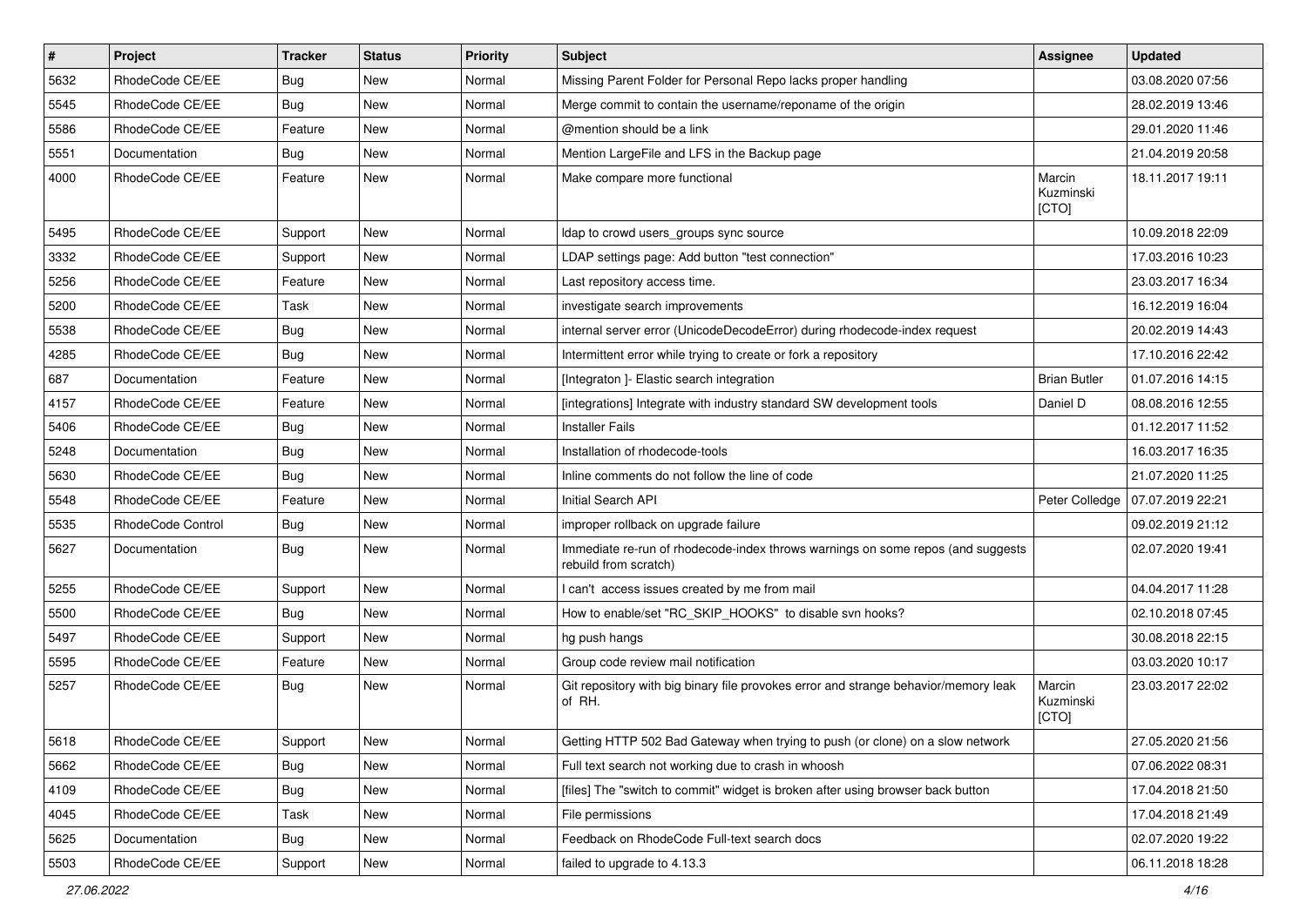| $\vert$ # | Project              | <b>Tracker</b> | <b>Status</b> | <b>Priority</b> | Subject                                                                                   | Assignee                     | <b>Updated</b>   |
|-----------|----------------------|----------------|---------------|-----------------|-------------------------------------------------------------------------------------------|------------------------------|------------------|
| 3377      | RhodeCode CE/EE      | Task           | New           | Normal          | extra fields types extensions                                                             |                              | 24.03.2016 15:23 |
| 5534      | RhodeCode Control    | Feature        | <b>New</b>    | Normal          | extract/preload subcommand                                                                |                              | 14.02.2019 14:45 |
| 5653      | RhodeCode CE/EE      | Feature        | <b>New</b>    | Normal          | Extend SSH clone to support cloning by repo id.                                           | Marcin<br>Kuzminski<br>[CTO] | 17.02.2021 12:58 |
| 3472      | RhodeCode CE/EE      | Feature        | <b>New</b>    | Normal          | Expose unified hooks that can be used in SSH backend                                      |                              | 14.04.2016 17:54 |
| 3486      | RhodeCode CE/EE      | Feature        | New           | Normal          | expose origin of permission in perm dict for users                                        |                              | 06.06.2016 10:54 |
| 5553      | RhodeCode CE/EE      | Bug            | New           | Normal          | Exceptions Tracker - Exception ID: 140095575901360 after upgrade to the lastes<br>version | Thierry<br>Wynsdau           | 10.07.2019 10:33 |
| 682       | Documentation        | Task           | <b>New</b>    | Normal          | Error Msg guide                                                                           | <b>Brian Butler</b>          | 01.07.2016 14:15 |
| 5657      | RhodeCode CE/EE      | <b>Bug</b>     | New           | Normal          | Error in maintenance page                                                                 |                              | 30.03.2021 15:09 |
| 5499      | RhodeCode CE/EE      | Support        | New           | Normal          | ERROR [celery.worker.consumer.consumer] consumer: Cannot connect                          |                              | 11.09.2018 08:39 |
| 4074      | RhodeCode CE/EE      | Feature        | <b>New</b>    | Normal          | Edit review comment                                                                       | Bartłomiej<br>Wołyńczyk      | 17.04.2018 21:51 |
| 3994      | RhodeCode Appenlight | <b>Bug</b>     | New           | Normal          | during setup, user is given option to make admin account even if one does not exist       |                              | 08.06.2016 12:44 |
| 3351      | RhodeCode CE/EE      | <b>Bug</b>     | New           | Normal          | Duplicate IP whitelist entry shows error flash                                            |                              | 21.03.2016 15:54 |
| 3382      | RhodeCode CE/EE      | <b>Bug</b>     | New           | Normal          | download superrepo with subrepos                                                          |                              | 25.03.2016 01:30 |
| 5591      | Documentation        | Support        | <b>New</b>    | Normal          | documentation typo                                                                        |                              | 04.02.2020 19:43 |
| 5237      | Documentation        | Support        | New           | Normal          | documentation for DR                                                                      |                              | 06.03.2017 23:34 |
| 5529      | Documentation        | Support        | New           | Normal          | Documentation does not detail watched repositories                                        |                              | 07.02.2019 00:16 |
| 4669      | RhodeCode CE/EE      | Task           | New           | Normal          | disable pytest sugar on nix-build                                                         |                              | 01.12.2016 12:52 |
| 5629      | RhodeCode CE/EE      | Bug            | New           | Normal          | Diff truncated on small files                                                             |                              | 21.07.2020 08:58 |
| 3440      | RhodeCode CE/EE      | Feature        | New           | Normal          | [design, ux] mock-up user interface for adding a branch/bookmark                          |                              | 05.04.2016 09:21 |
| 5679      | RhodeCode CE/EE      | Bug            | New           | Normal          | Data directory continues to grow until it fills disk partition                            |                              | 25.04.2022 11:42 |
| 5496      | RhodeCode CE/EE      | Support        | <b>New</b>    | Normal          | database migration 4.11.6 mysql to 4.12.4 postgres                                        |                              | 27.08.2018 21:17 |
| 3333      | RhodeCode Tools      | Task           | <b>New</b>    | Normal          | Create rhodecode-tools backup command for backup of RhodeCode Enterprise                  |                              | 17.03.2016 12:43 |
| 5462      | RhodeCode CE/EE      | Bug            | New           | Normal          | create_repo api fails with celery enabled                                                 |                              | 10.07.2018 17:49 |
| 4064      | RhodeCode Appenlight | Feature        | New           | Normal          | Create a multiple action feature for Reports and Logs lists                               |                              | 30.06.2016 15:18 |
| 4222      | RhodeCode CE/EE      | Feature        | New           | Normal          | Configurable detection of READMEs                                                         |                              | 09.09.2016 10:05 |
| 5371      | RhodeCode CE/EE      | Bug            | New           | Normal          | Comment times in Pull Requests are off by 1 day                                           |                              | 10.04.2018 15:11 |
| 5270      | RhodeCode CE/EE      | Task           | New           | Normal          | Comments updates                                                                          | Bartłomiej<br>Wołyńczyk      | 17.04.2018 21:51 |
| 5273      | RhodeCode CE/EE      | Feature        | <b>New</b>    | Normal          | Comment status                                                                            |                              | 07.04.2017 13:10 |
| 148       | RhodeCode CE/EE      | Feature        | New           | Normal          | [comments] Add per file and multiline comments in a changeset                             |                              | 25.05.2016 10:20 |
| 5654      | RhodeCode CE/EE      | <b>Bug</b>     | New           | Normal          | Comment formatting broken when containing @ in a code block                               |                              | 24.02.2021 12:10 |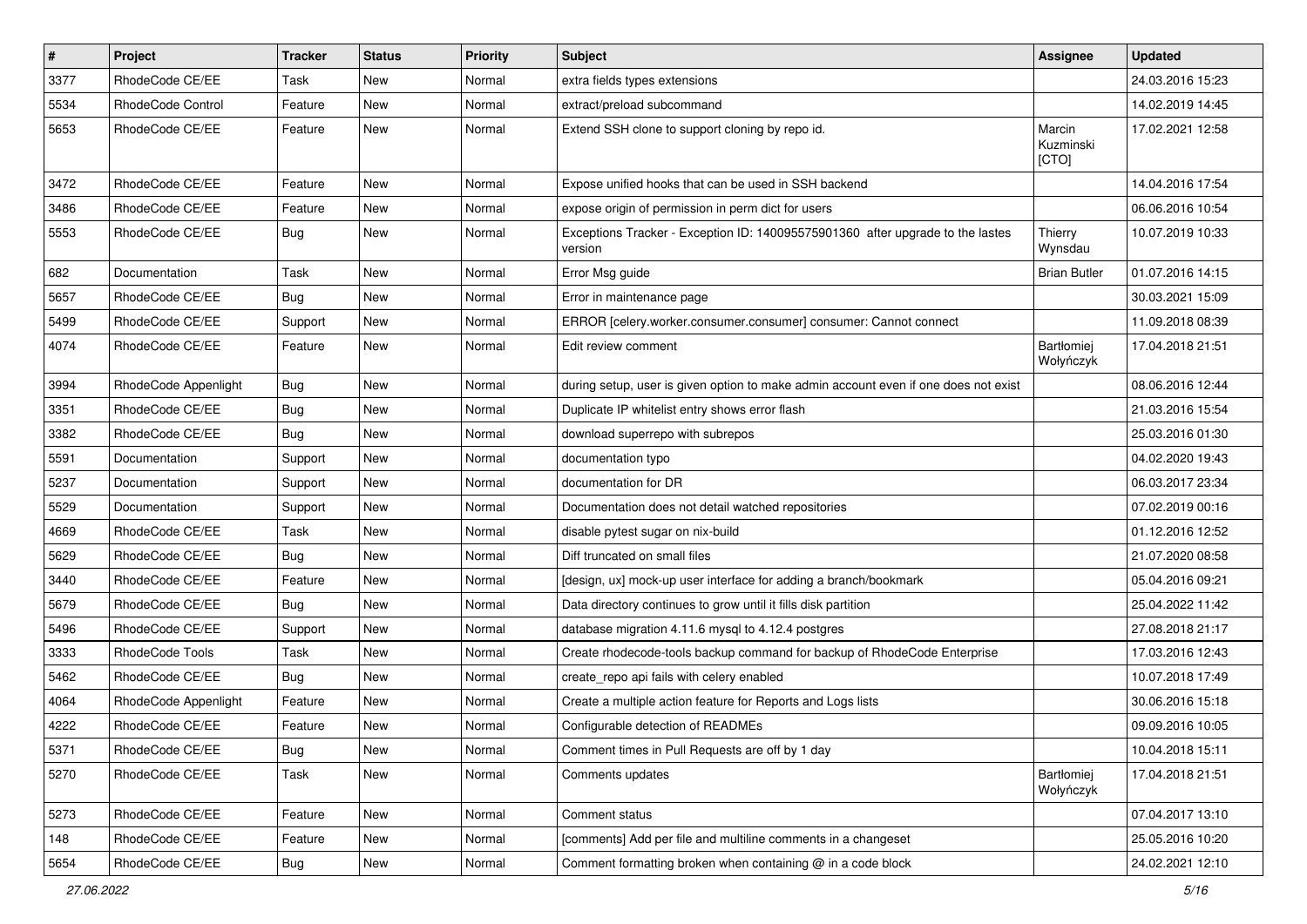| $\sharp$ | Project              | <b>Tracker</b> | <b>Status</b> | <b>Priority</b> | <b>Subject</b>                                                                               | Assignee            | <b>Updated</b>   |
|----------|----------------------|----------------|---------------|-----------------|----------------------------------------------------------------------------------------------|---------------------|------------------|
| 5637     | RhodeCode CE/EE      | Feature        | New           | Normal          | Clone URL templates - add per repository/namespace                                           |                     | 29.10.2020 09:38 |
| 5468     | RhodeCode CE/EE      | Support        | <b>New</b>    | Normal          | Check logic for updating last commit for repository groups                                   |                     | 30.08.2018 09:47 |
| 5631     | RhodeCode CE/EE      | Feature        | New           | Normal          | Change target of PR                                                                          |                     | 31.07.2020 17:05 |
| 5600     | RhodeCode CE/EE      | Feature        | <b>New</b>    | Normal          | Change default repository landing page                                                       |                     | 27.01.2021 01:04 |
| 3956     | RhodeCode CE/EE      | Bug            | New           | Normal          | [ce] - svn commit with all 'None' properties (author, message, etc.)                         |                     | 23.05.2016 17:22 |
| 4120     | RhodeCode CE/EE      | Task           | <b>New</b>    | Normal          | [ce] replace get repo nodes api                                                              | Daniel D            | 17.04.2018 21:49 |
| 3963     | RhodeCode CE/EE      | Bug            | New           | Normal          | [ce] Getting a newly added repo via remap/rescan via api gives no data                       |                     | 27.05.2016 05:02 |
| 4246     | RhodeCode CE/EE      | Task           | New           | Normal          | [ce, ee, vcs, git] add tests for annotated git tags                                          | Daniel D            | 13.02.2018 18:03 |
| 4256     | RhodeCode CE/EE      | Bug            | New           | Normal          | [ce, ee, ux] Source code highlight colors conflict with red/green inserted/deleted<br>blocks | Daniel D            | 03.10.2016 05:00 |
| 4208     | RhodeCode CE/EE      | <b>Bug</b>     | New           | Normal          | [ce, ee] test errors get hidden by error page                                                | Daniel D            | 14.09.2016 12:00 |
| 4179     | RhodeCode CE/EE      | Task           | New           | Normal          | [ce, ee] refine perms summary list                                                           | Daniel D            | 14.09.2016 12:09 |
| 4232     | RhodeCode CE/EE      | Feature        | New           | Normal          | [ce, ee, pr, compare] redo diffs, support side by side diffs, html diffs                     | Daniel D            | 25.10.2016 15:40 |
| 4197     | RhodeCode CE/EE      | Task           | New           | Normal          | [ce, ee] get list of users with their permissions to a repository                            | Daniel D            | 22.09.2017 10:30 |
| 4147     | RhodeCode CE/EE      | Task           | New           | Normal          | [ce, ee, docs] Events documentation                                                          | Daniel D            | 15.08.2016 12:33 |
| 4163     | RhodeCode CE/EE      | Task           | New           | Normal          | [ce, ee] celery refactor + upgrade                                                           |                     | 15.08.2016 12:32 |
| 5504     | RhodeCode CE/EE      | Feature        | New           | Normal          | Buttons to copy commit hash and to expand the commit message in the repo<br>summary view     |                     | 26.10.2018 00:59 |
| 2944     | RhodeCode CE/EE      | Task           | <b>New</b>    | Normal          | Bump gunicorn to 19.4 version                                                                |                     | 17.03.2016 12:58 |
| 2882     | RhodeCode CE/EE      | Feature        | New           | Normal          | Bulk comment submit                                                                          |                     | 17.03.2016 17:50 |
| 4272     | RhodeCode CE/EE      | Feature        | <b>New</b>    | Normal          | Better SPAM protection                                                                       |                     | 12.10.2016 11:14 |
| 4252     | RhodeCode CE/EE      | Support        | New           | Normal          | Backup & Recovery                                                                            |                     | 07.10.2016 19:47 |
| 4062     | RhodeCode Appenlight | Feature        | <b>New</b>    | Normal          | A way to see browser breakdown for an error                                                  |                     | 30.06.2016 15:16 |
| 3362     | RhodeCode CE/EE      | Task           | <b>New</b>    | Normal          | auth-plugins, indicate visually that plugin is turned on but NOT enabled                     |                     | 22.03.2016 19:03 |
| 3334     | RhodeCode CE/EE      | Bug            | <b>New</b>    | Normal          | Attempt to edit .coveragerc through the online file editor                                   |                     | 17.03.2016 13:49 |
| 3093     | Documentation        | Task           | New           | Normal          | [API] - update hg/git update pr API. Auto updates PR on push                                 | <b>Brian Butler</b> | 01.07.2016 14:15 |
| 4301     | RhodeCode CE/EE      | Feature        | New           | Normal          | [API] toggle force password reset in api for Idap users                                      |                     | 28.10.2016 15:43 |
| 5527     | RhodeCode CE/EE      | Support        | New           | Normal          | API: expose human readable failure reason                                                    |                     | 30.01.2019 17:43 |
| 3260     | RhodeCode CE/EE      | Task           | New           | Normal          | api: expose get repo node method                                                             |                     | 17.03.2016 12:56 |
| 4290     | RhodeCode CE/EE      | Task           | New           | Normal          | Allow to transplant the review status to merged commits                                      |                     | 17.04.2018 21:50 |
| 3373     | RhodeCode CE/EE      | Feature        | New           | Normal          | Allow to create Bookmarks and Branches from UI                                               |                     | 05.04.2016 09:21 |
| 5617     | RhodeCode CE/EE      | Feature        | New           | Normal          | Allow PRs to non-head bookmarks                                                              |                     | 20.05.2020 12:25 |
| 4071     | RhodeCode Appenlight | Feature        | <b>New</b>    | Normal          | Allow for easy out-out of assigned permissions                                               |                     | 05.07.2016 10:14 |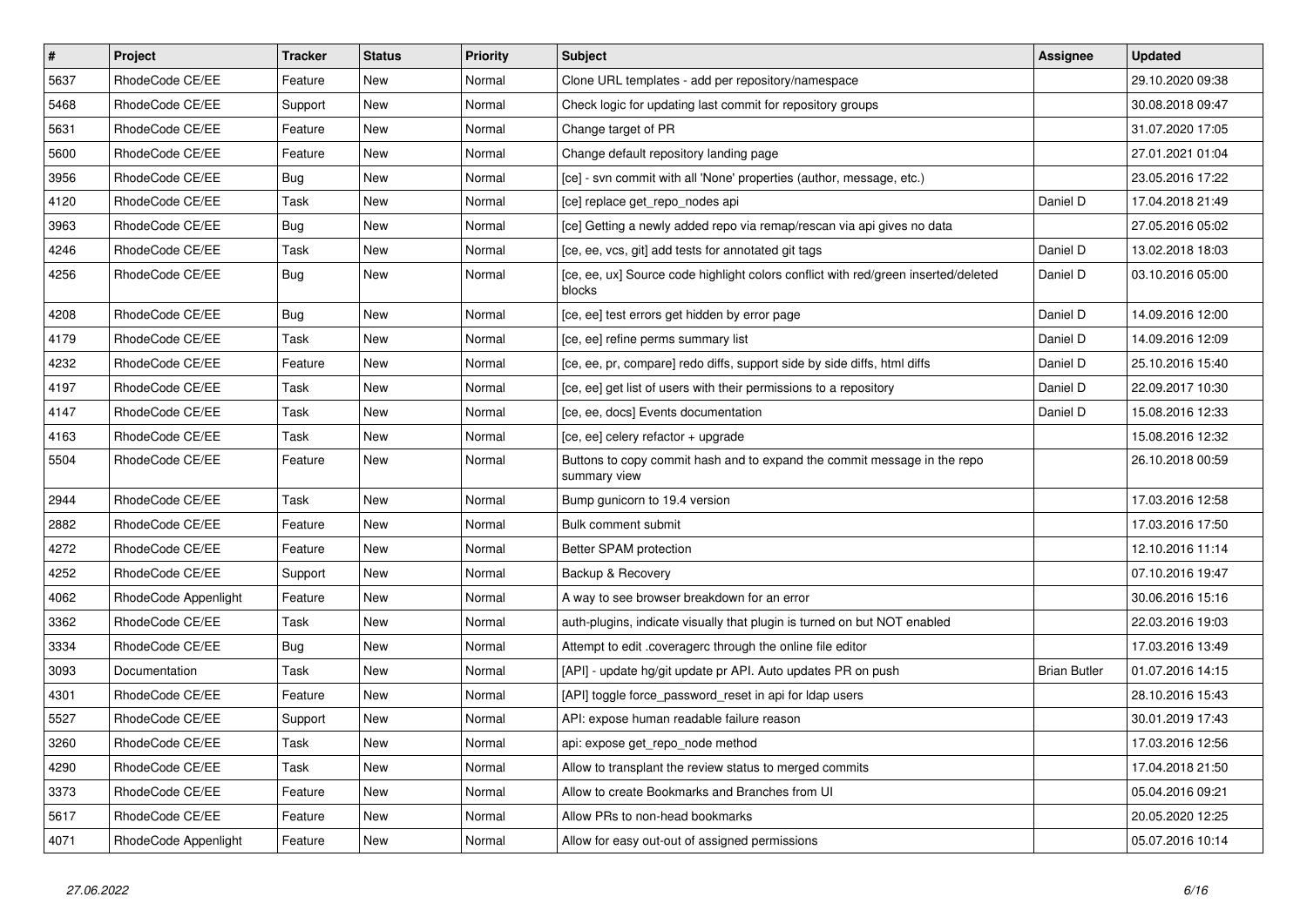| $\sharp$ | Project              | <b>Tracker</b> | <b>Status</b> | <b>Priority</b> | <b>Subject</b>                                                                                                                                                                       | <b>Assignee</b>              | <b>Updated</b>   |
|----------|----------------------|----------------|---------------|-----------------|--------------------------------------------------------------------------------------------------------------------------------------------------------------------------------------|------------------------------|------------------|
| 5556     | RhodeCode CE/EE      | Bug            | New           | Normal          | After upgrade RhodeCode Enterprise, pull request via API adds repo owner as<br>default reviewer                                                                                      |                              | 01.01.2020 13:09 |
| 5410     | RhodeCode CE/EE      | <b>Bug</b>     | New           | Normal          | After converting to CE, we get the following error when trying to view some repos in<br>the UI: "UnicodeDecodeError: 'ascii' codec can't decode byte" (full error in<br>Description) |                              | 25.01.2018 20:45 |
| 3987     | RhodeCode Appenlight | Bug            | New           | Normal          | adjust footer so it's consistent with the website footer                                                                                                                             |                              | 15.06.2016 10:20 |
| 5582     | RhodeCode Control    | Feature        | New           | Normal          | Add the version number of a PR in the HTTP API                                                                                                                                       |                              | 15.01.2020 10:45 |
| 5405     | RhodeCode CE/EE      | Bug            | <b>New</b>    | Normal          | Add repository from UI leads to HTTP/404                                                                                                                                             |                              | 28.11.2017 11:39 |
| 4063     | RhodeCode Appenlight | Feature        | New           | Normal          | add option to specify custom value in dashboard select                                                                                                                               |                              | 30.06.2016 15:17 |
| 3979     | RhodeCode CE/EE      | Feature        | <b>New</b>    | Normal          | Add kanban board                                                                                                                                                                     |                              | 05.06.2016 21:20 |
| 5641     | RhodeCode CE/EE      | Feature        | New           | Normal          | "Add draft" / (x) button usability                                                                                                                                                   |                              | 30.11.2020 20:53 |
| 4182     | RhodeCode CE/EE      | Feature        | New           | Normal          | add direct link from notification to corresponding PR                                                                                                                                |                              | 19.08.2016 12:35 |
| 4191     | RhodeCode CE/EE      | Feature        | <b>New</b>    | Normal          | Add custom Image logo option to header                                                                                                                                               |                              | 22.08.2016 14:49 |
| 5638     | RhodeCode CE/EE      | Feature        | New           | Normal          | Add "Copy full url path" button                                                                                                                                                      |                              | 05.02.2021 20:23 |
| 3980     | RhodeCode CE/EE      | Feature        | New           | Normal          | Add CI engine                                                                                                                                                                        |                              | 05.06.2016 21:32 |
| 3978     | RhodeCode CE/EE      | Feature        | New           | Normal          | Add bug tracker                                                                                                                                                                      |                              | 05.06.2016 21:20 |
| 5404     | RhodeCode CE/EE      | Task           | New           | Normal          | Add an option to detach review rules when deleting an user                                                                                                                           |                              | 22.11.2017 11:23 |
| 1457     | RhodeCode CE/EE      | Feature        | New           | Normal          | add allow permissions inheritance on repo groups                                                                                                                                     |                              | 22.09.2017 10:27 |
| 5218     | RhodeCode CE/EE      | Bug            | New           | Normal          | 500 when forking repository, when using special chars in password.                                                                                                                   |                              | 19.02.2017 21:46 |
| 5550     | RhodeCode CE/EE      | Bug            | New           | Normal          | 500 Internal Server Error   The server has either erred or is incapable of performing<br>the requested operation.                                                                    |                              | 18.04.2019 17:12 |
| 5227     | RhodeCode CE/EE      | Bug            | New           | Normal          | 400 during a svn checkout, file with special chars                                                                                                                                   |                              | 23.02.2017 17:43 |
| 5598     | Documentation        | Bug            | New           | Low             | Typo in force delete command                                                                                                                                                         |                              | 19.03.2020 20:10 |
| 5441     | RhodeCode CE/EE      | Feature        | New           | Low             | Some files not parsed as XML files                                                                                                                                                   | Marcin<br>Kuzminski<br>[CTO] | 12.06.2018 12:23 |
| 4220     | RhodeCode Appenlight | Feature        | New           | Low             | Search params allow sorting of result.                                                                                                                                               |                              | 06.09.2016 16:33 |
| 5460     | RhodeCode CE/EE      | Bug            | New           | Low             | Repo creation stuck when remote clone returns partial http code 500                                                                                                                  |                              | 06.07.2018 19:14 |
| 3615     | RhodeCode CE/EE      | Bug            | New           | Low             | (OperationalError) too many SQL variables on admin journal page                                                                                                                      |                              | 06.05.2016 11:45 |
| 5439     | Documentation        | Bug            | New           | Low             | JIRA Integration description: Wrong sample link                                                                                                                                      |                              | 14.02.2018 14:25 |
| 5613     | RhodeCode CE/EE      | Feature        | <b>New</b>    | Low             | Feature Request: Issue tracker link in new tab/window                                                                                                                                |                              | 03.10.2021 23:25 |
| 5612     | RhodeCode CE/EE      | <b>Bug</b>     | New           | Low             | CPU cores getting maxed out by VCSServer on Repository Size request                                                                                                                  |                              | 03.10.2021 23:25 |
| 4154     | RhodeCode CE/EE      | <b>Bug</b>     | New           | Low             | [ce, ee] user register via github captcha                                                                                                                                            |                              | 05.08.2016 22:51 |
| 4040     | RhodeCode CE/EE      | Bug            | New           | Low             | [ce, ee] logout when logged out causes 403 Cross-site request forgery detected                                                                                                       |                              | 23.06.2016 13:40 |
| 4289     | RhodeCode CE/EE      | Task           | New           | Low             | [ce, ee] clean up pygments lexer functions + handling                                                                                                                                | Daniel D                     | 21.10.2016 14:44 |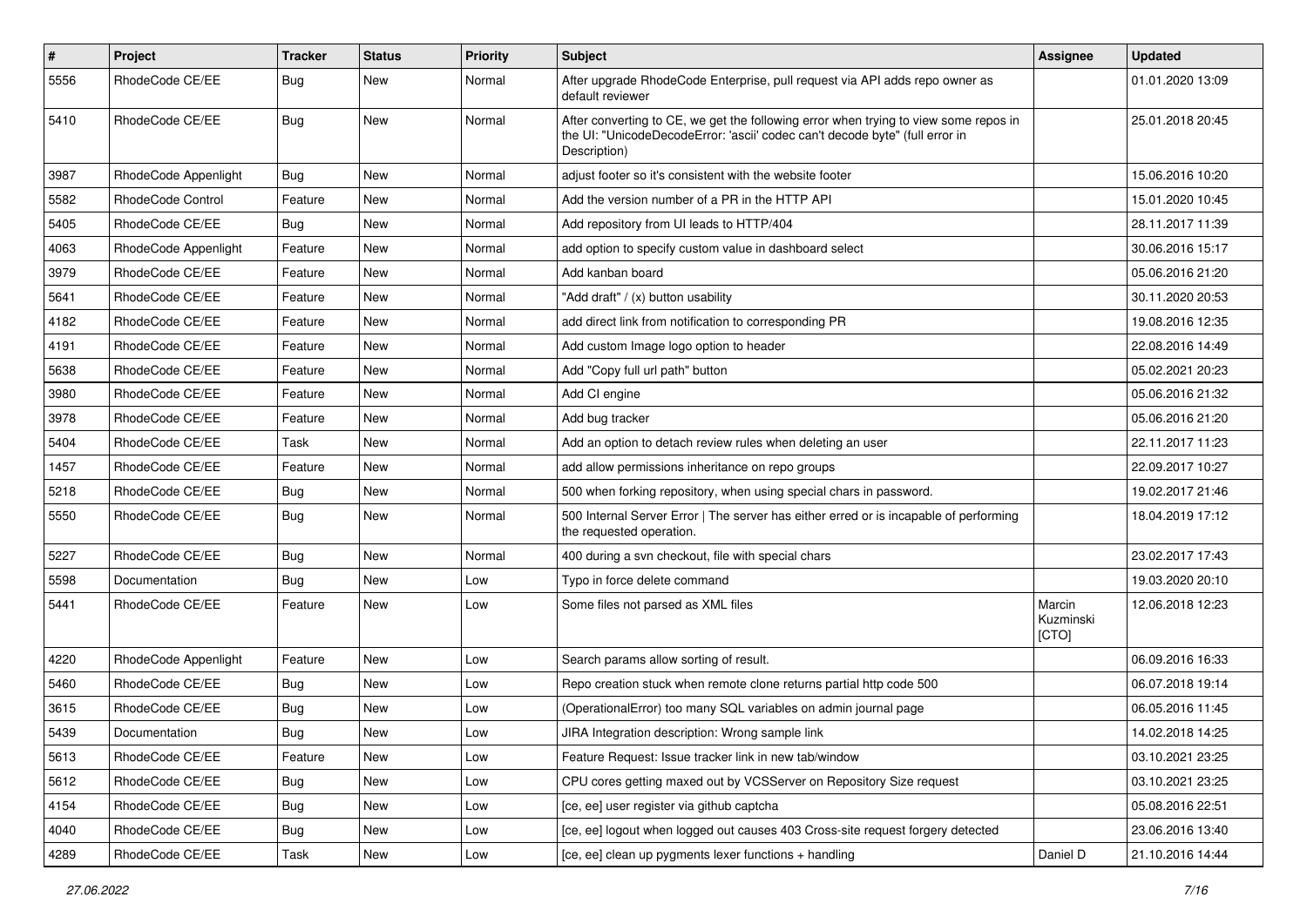| $\pmb{\#}$ | Project              | <b>Tracker</b> | <b>Status</b> | <b>Priority</b> | Subject                                                                      | <b>Assignee</b>              | <b>Updated</b>   |
|------------|----------------------|----------------|---------------|-----------------|------------------------------------------------------------------------------|------------------------------|------------------|
| 5342       | RhodeCode Appenlight | Bug            | New           | Low             | Broken link [Applications Modify application]                                |                              | 21.06.2017 21:21 |
| 4017       | RhodeCode Appenlight | Feature        | <b>New</b>    | Low             | application logos need help                                                  |                              | 14.06.2016 11:52 |
| 3372       | RhodeCode CE/EE      | <b>Bug</b>     | In Progress   | High            | [Idap, groups] Customer gets an empty list of groups                         | Mikhail<br>Chernykh          | 08.06.2016 11:32 |
| 5399       | RhodeCode CE/EE      | Bug            | In Progress   | High            | Issues with Git LFS integration                                              |                              | 07.07.2019 22:21 |
| 5316       | RhodeCode CE/EE      | Feature        | In Progress   | Normal          | UI should provide checkout URL for a SVN path                                |                              | 06.11.2017 21:59 |
| 5533       | RhodeCode Control    | Feature        | In Progress   | Normal          | Support busybox tar                                                          |                              | 09.02.2019 22:09 |
| 3967       | RhodeCode CE/EE      | Support        | In Progress   | Normal          | Server 500 error                                                             |                              | 11.08.2016 13:39 |
| 3504       | RhodeCode CE/EE      | Task           | In Progress   | Normal          | [routing] Move static assets under a common prefix                           |                              | 19.07.2016 12:27 |
| 4193       | RhodeCode CE/EE      | Feature        | In Progress   | Normal          | Improve Filter Functionality in the Change Log                               | Marcin<br>Kuzminski<br>[CTO] | 22.09.2017 10:25 |
| 4035       | RhodeCode CE/EE      | <b>Bug</b>     | In Progress   | Normal          | failed to create whoosh index                                                | Marcin<br>Kuzminski<br>[CTO] | 06.07.2016 00:04 |
| 4110       | RhodeCode CE/EE      | Bug            | In Progress   | Normal          | [ce, ee] repos can be named _admin, _static                                  | Daniel D                     | 20.07.2016 19:51 |
| 5434       | RhodeCode CE/EE      | Bug            | Resolved      | Immediate       | Locale problem                                                               |                              | 01.10.2021 09:51 |
| 5517       | RhodeCode CE/EE      | Bug            | Resolved      | Urgent          | Problem with upgrading to Community-4.15                                     |                              | 11.12.2018 06:32 |
| 5621       | RhodeCode CE/EE      | Bug            | Resolved      | Urgent          | LDAP + User Groups authentication plugin not working after upgrade to 4.19.x |                              | 15.06.2020 17:56 |
| 4273       | RhodeCode CE/EE      | <b>Bug</b>     | Resolved      | Urgent          | GIT executable not seen by vcsserver                                         | Martin<br>Bornhold           | 13.10.2016 15:45 |
| 4166       | RhodeCode CE/EE      | Bug            | Resolved      | Urgent          | [ce] Rhodecode crashing after MySQL error                                    |                              | 23.08.2016 23:35 |
| 4173       | RhodeCode CE/EE      | <b>Bug</b>     | Resolved      | Urgent          | [ce, ee] mysql recycle pool timeout not working                              | Daniel D                     | 16.08.2016 22:02 |
| 5523       | RhodeCode CE/EE      | Bug            | Resolved      | High            | user from AD is asked to change his password when logs in.                   | Thierry<br>Wynsdau           | 28.05.2020 20:28 |
| 5622       | RhodeCode CE/EE      | Bug            | Resolved      | High            | Upgrade from 4.18.3 to 4.19.3 broke all PRs                                  |                              | 28.07.2020 16:44 |
| 5436       | RhodeCode CE/EE      | Bug            | Resolved      | High            | Unable To Open Pull Request in 4.11.2                                        |                              | 14.02.2018 11:14 |
| 5608       | RhodeCode CE/EE      | Bug            | Resolved      | High            | svn+ssh user set incorrectly                                                 | Daniel D                     | 31.03.2020 18:21 |
| 5606       | RhodeCode CE/EE      | <b>Bug</b>     | Resolved      | High            | SVN + ssh subdirectory failure                                               | Daniel D                     | 09.04.2020 03:29 |
| 4235       | RhodeCode CE/EE      | Task           | Resolved      | High            | Support GIT LFS server                                                       |                              | 23.03.2017 17:24 |
| 4233       | RhodeCode CE/EE      | <b>Bug</b>     | Resolved      | High            | slack, git push problem                                                      | Daniel D                     | 26.09.2016 11:56 |
| 5391       | RhodeCode CE/EE      | Task           | Resolved      | High            | Secure Email change                                                          |                              | 17.04.2018 21:50 |
| 4304       | RhodeCode CE/EE      | <b>Bug</b>     | Resolved      | High            | Search: Internal Server Error                                                |                              | 26.11.2016 16:26 |
| 5604       | RhodeCode CE/EE      | <b>Bug</b>     | Resolved      | High            | Search error on second result page                                           | Daniel D                     | 30.03.2020 16:01 |
| 5433       | RhodeCode CE/EE      | Bug            | Resolved      | High            | RhodeCode Community 4.11 doesn't handle HG largefiles extension              |                              | 01.02.2018 20:08 |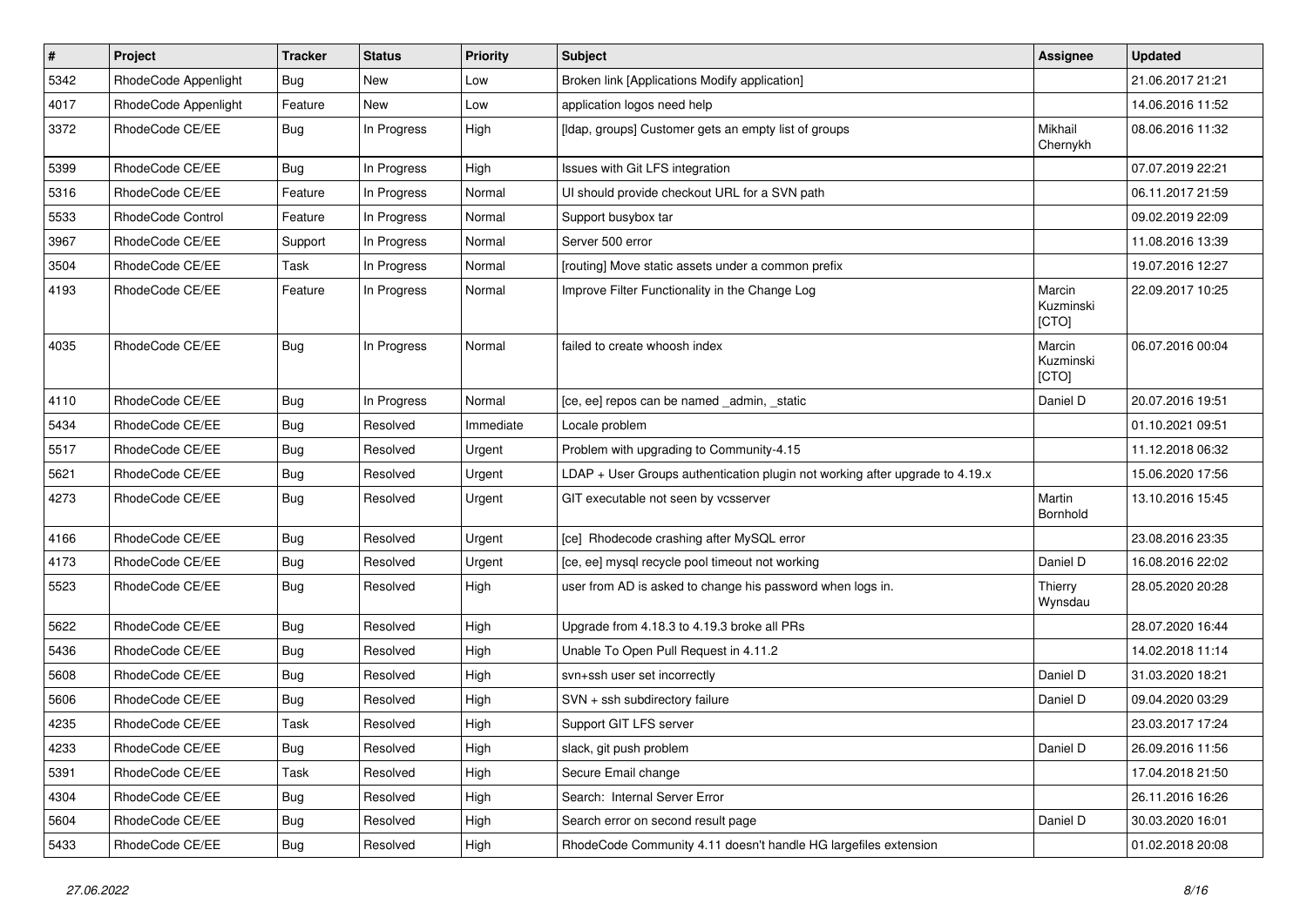| $\pmb{\#}$ | Project         | <b>Tracker</b> | <b>Status</b> | <b>Priority</b> | <b>Subject</b>                                                                            | Assignee                     | <b>Updated</b>   |
|------------|-----------------|----------------|---------------|-----------------|-------------------------------------------------------------------------------------------|------------------------------|------------------|
| 5636       | RhodeCode CE/EE | Bug            | Resolved      | High            | Remap and Rescan 500 Internal Server Error                                                |                              | 30.04.2021 08:53 |
| 4199       | RhodeCode CE/EE | Bug            | Resolved      | High            | investigate: ongoing SSL problems when switching to 4.X from 3.X                          | Johannes<br>Bornhold         | 15.09.2016 13:14 |
| 5576       | RhodeCode CE/EE | <b>Bug</b>     | Resolved      | High            | Hosting many repositories                                                                 | Craig Fairhurst              | 12.02.2020 12:55 |
| 5489       | RhodeCode CE/EE | Bug            | Resolved      | High            | grant user permission to repo group API call fails to set permissions on child<br>repos   |                              | 11.07.2018 09:57 |
| 4223       | RhodeCode CE/EE | Bug            | Resolved      | High            | [git, tags] annotated tags not appearing in UI                                            | Daniel D                     | 12.09.2016 06:12 |
| 4243       | RhodeCode CE/EE | Support        | Resolved      | High            | Gist visibility update?                                                                   | Martin<br>Bornhold           | 27.09.2016 06:40 |
| 5513       | RhodeCode CE/EE | <b>Bug</b>     | Resolved      | High            | Gist: GitHub flavoured markdown gist creation fails                                       |                              | 07.07.2019 22:21 |
| 4184       | RhodeCode CE/EE | Bug            | Resolved      | High            | fix content INT overflow bug                                                              | Marcin<br>Kuzminski<br>[CTO] | 23.08.2016 10:31 |
| 4206       | RhodeCode CE/EE | <b>Bug</b>     | Resolved      | High            | Error creating SVN groups                                                                 |                              | 15.09.2016 13:24 |
| 5567       | RhodeCode CE/EE | Bug            | Resolved      | High            | Error after PR was updated                                                                |                              | 20.01.2020 10:04 |
| 5528       | RhodeCode CE/EE | Bug            | Resolved      | High            | Empty Unicode file causes the PR to return HTTP 500                                       |                              | 28.02.2019 13:52 |
| 4268       | RhodeCode CE/EE | Bug            | Resolved      | High            | [ee] default reviewers from changed lines is returning wrong values                       | Daniel D                     | 06.10.2016 14:35 |
| 5560       | RhodeCode CE/EE | Bug            | Resolved      | High            | Check all permission API function to flush caches for auth_perms                          |                              | 08.06.2021 23:56 |
| 5516       | RhodeCode CE/EE | Support        | Resolved      | High            | Cannot log into RhodeCode                                                                 | Thierry<br>Wynsdau           | 28.05.2020 20:28 |
| 4677       | RhodeCode CE/EE | Support        | Resolved      | High            | API get repo refs not working?                                                            |                              | 19.12.2016 11:46 |
| 5502       | RhodeCode CE/EE | <b>Bug</b>     | Resolved      | High            | 500 error when using multiple custom branch permissions                                   |                              | 07.12.2018 09:49 |
| 5518       | RhodeCode CE/EE | Bug            | Resolved      | Normal          | Zero-sized files in /rhodecode/config/rcextensions/examples                               |                              | 21.01.2020 02:18 |
| 5573       | RhodeCode CE/EE | <b>Bug</b>     | Resolved      | Normal          | Wrong notification Base Url for Email-Integrations                                        |                              | 16.01.2020 08:53 |
| 5210       | RhodeCode CE/EE | Bug            | Resolved      | Normal          | webook problems                                                                           |                              | 13.02.2017 19:43 |
| 5412       | RhodeCode CE/EE | Bug            | Resolved      | Normal          | Webhook for "pullrequest commented" event returns incomplete data                         |                              | 27.02.2018 18:00 |
| 4247       | RhodeCode CE/EE | <b>Bug</b>     | Resolved      | Normal          | [vcs] Using current time as timestamp during archive creating leads to changing<br>hashes | Martin<br>Bornhold           | 28.09.2016 12:07 |
| 4227       | RhodeCode CE/EE | Support        | Resolved      | Normal          | VBScript files detected as text/plain - no syntax highlighting                            |                              | 14.09.2016 22:38 |
| 5266       | RhodeCode CE/EE | Bug            | Resolved      | Normal          | Validate if changes in target branches get's propagated on Pull request updates           |                              | 05.04.2017 18:10 |
| 4065       | RhodeCode CE/EE | <b>Bug</b>     | Resolved      | Normal          | [ux, login] 404 on login after comment attempt                                            | Marcin<br>Kuzminski<br>[CTO] | 04.07.2016 00:40 |
| 4003       | RhodeCode CE/EE | Task           | Resolved      | Normal          | User personal repository groups improvements                                              |                              | 07.11.2016 16:12 |
| 5259       | RhodeCode CE/EE | Bug            | Resolved      | Normal          | user-journal storage changes                                                              |                              | 12.04.2017 00:04 |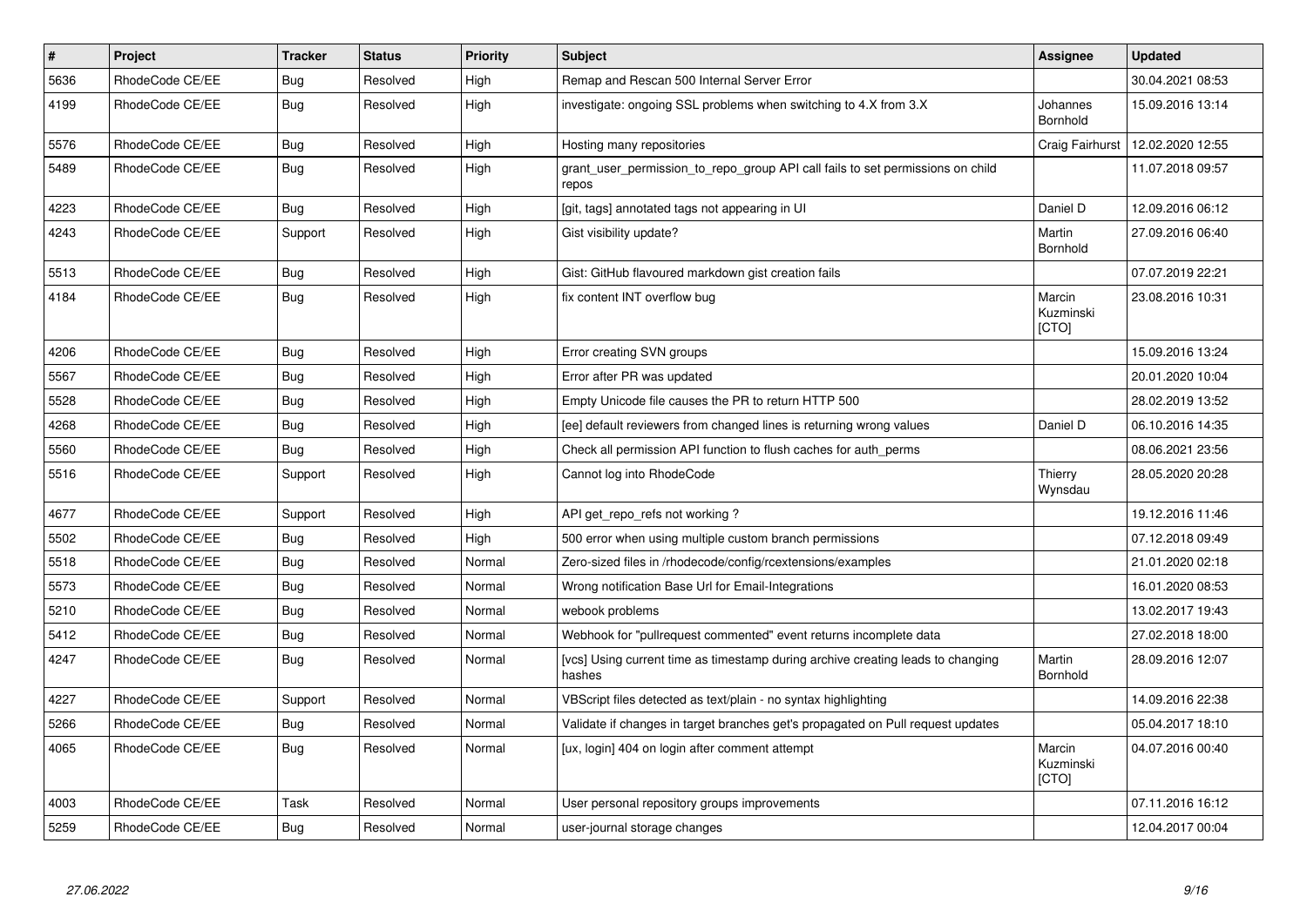| $\vert$ # | <b>Project</b>       | <b>Tracker</b> | <b>Status</b> | Priority | <b>Subject</b>                                                                                                                    | <b>Assignee</b>              | <b>Updated</b>   |
|-----------|----------------------|----------------|---------------|----------|-----------------------------------------------------------------------------------------------------------------------------------|------------------------------|------------------|
| 5544      | RhodeCode CE/EE      | Support        | Resolved      | Normal   | Use of authentication token with LDAP account results in account lockout when max<br>bad password attempts are configured in LDAP |                              | 27.02.2019 10:09 |
| 3555      | RhodeCode CE/EE      | Bug            | Resolved      | Normal   | Then disabled repo location change the panel should explicitly state that it's disabled                                           |                              | 25.04.2016 10:34 |
| 4090      | RhodeCode CE/EE      | Bug            | Resolved      | Normal   | test ticket                                                                                                                       |                              | 09.03.2021 20:39 |
| 5277      | RhodeCode CE/EE      | Bug            | Resolved      | Normal   | table id=user_list_table - Ajax error                                                                                             |                              | 13.04.2017 01:04 |
| 4276      | RhodeCode CE/EE      | <b>Bug</b>     | Resolved      | Normal   | System info page uses mercurial/git versions from RhodeCode instead of VCSServer                                                  | Marcin<br>Kuzminski<br>[CTO] | 14.11.2016 21:19 |
| 3357      | RhodeCode CE/EE      | Bug            | Resolved      | Normal   | switch to sometimes fails to load files metadata                                                                                  |                              | 30.03.2016 10:56 |
| 4089      | RhodeCode CE/EE      | Bug            | Resolved      | Normal   | svn repository does not exist                                                                                                     |                              | 12.06.2018 12:29 |
| 5395      | RhodeCode CE/EE      | Support        | Resolved      | Normal   | Svn protocols and performance                                                                                                     |                              | 04.04.2019 18:08 |
| 5599      | RhodeCode CE/EE      | Bug            | Resolved      | Normal   | SVN navigation to trunk fails                                                                                                     | Daniel D                     | 04.04.2020 11:21 |
| 4207      | RhodeCode CE/EE      | Feature        | Resolved      | Normal   | Support for obsolescence markers in changelog UI                                                                                  |                              | 19.05.2017 16:14 |
| 5569      | RhodeCode CE/EE      | Bug            | Resolved      | Normal   | SshWrapper error                                                                                                                  |                              | 21.01.2020 02:02 |
| 5343      | RhodeCode CE/EE      | Task           | Resolved      | Normal   | SSH key management and SSH support                                                                                                |                              | 18.08.2017 23:50 |
| 4676      | RhodeCode CE/EE      | Bug            | Resolved      | Normal   | Some admin passwords can make installation fail                                                                                   |                              | 16.12.2016 16:16 |
| 5520      | RhodeCode CE/EE      | Feature        | Resolved      | Normal   | Show the head commits shas when the merge is prevented due to multiple heads                                                      |                              | 28.02.2019 13:52 |
| 5614      | RhodeCode CE/EE      | Feature        | Resolved      | Normal   | Show context function name in hg diffs                                                                                            |                              | 23.04.2020 13:43 |
| 5619      | RhodeCode CE/EE      | <b>Bug</b>     | Resolved      | Normal   | Setting Landing Commit to SVN Trunk results in Files tab hitting a 404                                                            |                              | 04.06.2020 23:51 |
| 5202      | RhodeCode CE/EE      | Task           | Resolved      | Normal   | run git gc and git repack on GIT repos when we have a scheduler via celery in<br>pyramid                                          |                              | 04.12.2017 20:49 |
| 4178      | RhodeCode CE/EE      | Bug            | Resolved      | Normal   | RhodeCode EE OVA VM wont run on a ESX 6.0 host                                                                                    | Marcin<br>Kuzminski<br>[CTO] | 15.09.2016 13:25 |
| 3991      | RhodeCode Appenlight | <b>Bug</b>     | Resolved      | Normal   | report logs need upper margin                                                                                                     |                              | 21.06.2016 18:55 |
| 5380      | RhodeCode CE/EE      | Bug            | Resolved      | Normal   | repo commits pageintion error                                                                                                     |                              | 06.09.2017 19:16 |
| 5198      | RhodeCode CE/EE      | Task           | Resolved      | Normal   | remove pyro4 from enterprise                                                                                                      |                              | 07.02.2017 19:28 |
| 5635      | RhodeCode CE/EE      | Feature        | Resolved      | Normal   | Remember column sorted by of the "Pull Requests You Participate In" table                                                         |                              | 30.11.2020 22:30 |
| 4678      | RhodeCode CE/EE      | Task           | Resolved      | Normal   | Release 4.5.2                                                                                                                     |                              | 19.12.2016 17:32 |
| 4670      | RhodeCode CE/EE      | Task           | Resolved      | Normal   | Release 4.5.1                                                                                                                     | Marcin<br>Kuzminski<br>[CTO] | 06.12.2016 21:13 |
| 4108      | RhodeCode CE/EE      | Task           | Resolved      | Normal   | Release 4.2.2                                                                                                                     |                              | 14.10.2016 13:08 |
| 5235      | RhodeCode CE/EE      | Task           | Resolved      | Normal   | relative image support                                                                                                            |                              | 10.03.2017 23:37 |
| 5620      | RhodeCode CE/EE      | <b>Bug</b>     | Resolved      | Normal   | Regression of mail rendering in Thunderbird                                                                                       |                              | 15.06.2020 16:45 |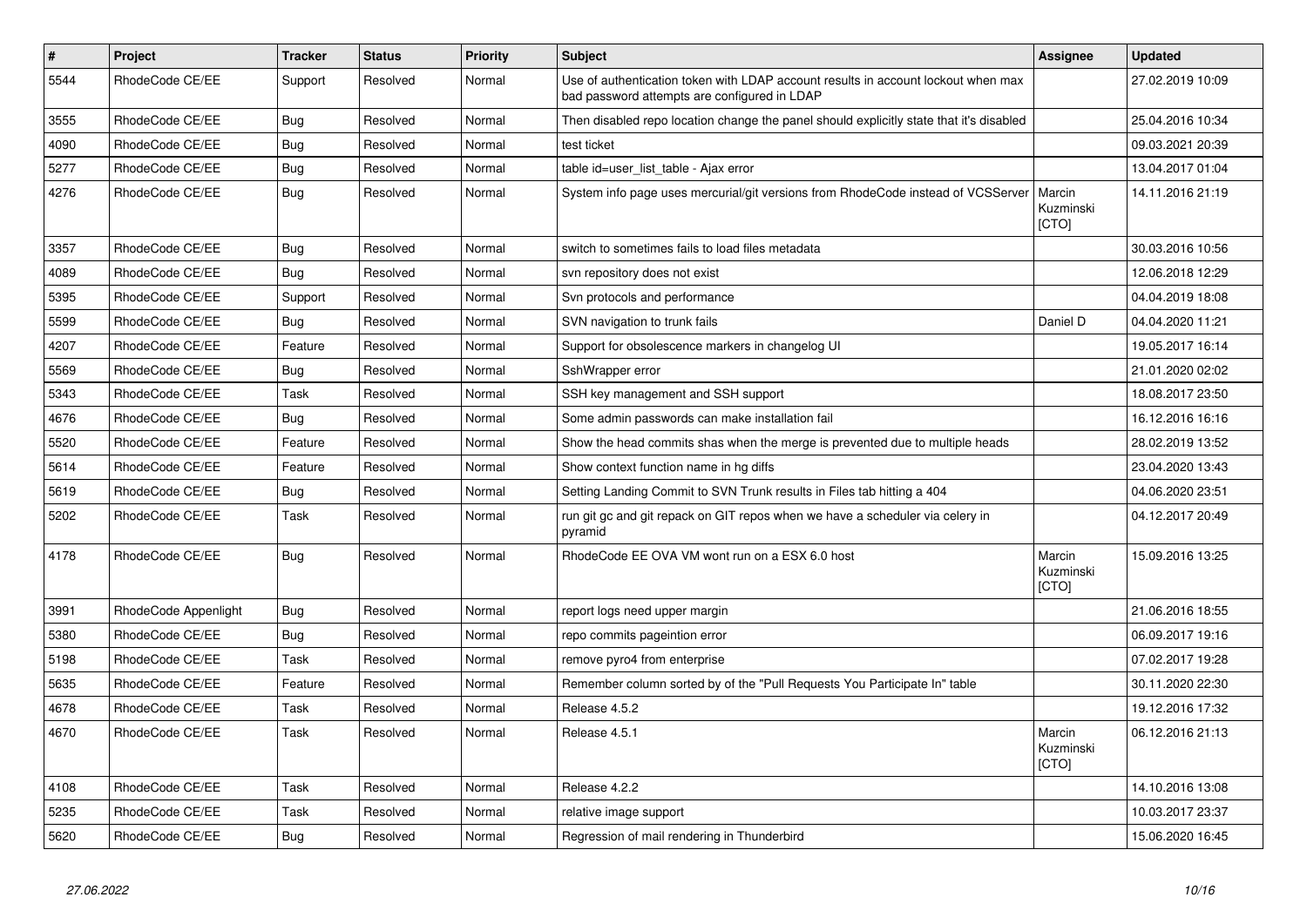| #    | Project         | <b>Tracker</b> | <b>Status</b> | <b>Priority</b> | <b>Subject</b>                                                                                                                       | Assignee                     | <b>Updated</b>   |
|------|-----------------|----------------|---------------|-----------------|--------------------------------------------------------------------------------------------------------------------------------------|------------------------------|------------------|
| 4297 | RhodeCode CE/EE | Task           | Resolved      | Normal          | redo the my-pull-requests page to use the datagrid                                                                                   | Marcin<br>Kuzminski<br>[CTO] | 01.11.2016 09:31 |
| 5571 | RhodeCode CE/EE | Bug            | Resolved      | Normal          | redmine does not work with firefox any more                                                                                          |                              | 25.10.2019 12:38 |
| 4081 | RhodeCode CE/EE | Support        | Resolved      | Normal          | Receiving server 500 error when trying to clone repo from windows client using<br>eclipse                                            |                              | 12.07.2016 14:30 |
| 4279 | RhodeCode CE/EE | Bug            | Resolved      | Normal          | re-captcha validation is broken                                                                                                      | Martin<br>Bornhold           | 26.10.2016 22:27 |
| 4169 | RhodeCode CE/EE | Task           | Resolved      | Normal          | re-architecture celery support                                                                                                       |                              | 17.11.2017 19:21 |
| 5583 | RhodeCode CE/EE | Feature        | Resolved      | Normal          | rcextensions hook for pull request comment                                                                                           |                              | 23.04.2020 13:42 |
| 5634 | RhodeCode CE/EE | Bug            | Resolved      | Normal          | Quick Search Toolbar bugs out if pull request contains unicode double quote<br>character "                                           |                              | 12.10.2020 23:13 |
| 5642 | RhodeCode CE/EE | Feature        | Resolved      | Normal          | pull request version column in commit list                                                                                           |                              | 30.04.2021 08:53 |
| 5652 | RhodeCode CE/EE | Bug            | Resolved      | Normal          | Pull Requests: when title and descriptions contains character [] {} and () index out of<br>bound when attempting to comment/approve. |                              | 30.04.2021 08:53 |
| 5651 | RhodeCode CE/EE | Bug            | Resolved      | Normal          | Pull requests can get stuck if the diff is too large (it was created by mistake but we<br>can't open it to delete it)                |                              | 30.04.2021 08:53 |
| 5596 | RhodeCode CE/EE | Bug            | Resolved      | Normal          | Pull Request duplicated after description edit                                                                                       |                              | 14.04.2020 13:28 |
| 5272 | RhodeCode CE/EE | Feature        | Resolved      | Normal          | Pull Request checklist                                                                                                               |                              | 21.01.2020 02:09 |
| 5326 | RhodeCode CE/EE | Task           | Resolved      | Normal          | Public usergroup profile                                                                                                             | Bartłomiej<br>Wołyńczyk      | 22.02.2018 15:44 |
| 1055 | RhodeCode CE/EE | Feature        | Resolved      | Normal          | [pr, vcs] Expose the shadow repository of a pull request                                                                             | Martin<br>Bornhold           | 26.10.2016 10:33 |
| 5521 | RhodeCode CE/EE | Bug            | Resolved      | Normal          | Proxing SVN http requests does not work when using prefix for rhodecode.                                                             |                              | 28.02.2019 13:52 |
| 5561 | RhodeCode CE/EE | Bug            | Resolved      | Normal          | PR diff doesn't update when target changes                                                                                           |                              | 21.05.2020 11:53 |
| 5515 | RhodeCode CE/EE | <b>Bug</b>     | Resolved      | Normal          | PR default reviewer is incorrect                                                                                                     |                              | 28.02.2019 13:52 |
| 5337 | RhodeCode CE/EE | Bug            | Resolved      | Normal          | Possible memory leak after few Git Pull Requests                                                                                     |                              | 08.08.2017 13:08 |
| 4202 | RhodeCode CE/EE | Task           | Resolved      | Normal          | Polish the 503.html page                                                                                                             | Daniel D                     | 30.08.2016 23:54 |
| 5150 | RhodeCode CE/EE | Task           | Resolved      | Normal          | Password reset promts in my account should be hidden in accounts that are not of<br>type rhodecode                                   | Marcin<br>Kuzminski<br>[CTO] | 02.01.2017 16:34 |
| 4151 | RhodeCode CE/EE | Task           | Resolved      | Normal          | [packaging] Subversion to current 1.9.X                                                                                              |                              | 09.09.2016 10:18 |
| 4153 | RhodeCode CE/EE | Task           | Resolved      | Normal          | Optimize readme fetching by changing the system of readme detection                                                                  | Johannes<br>Bornhold         | 09.09.2016 10:17 |
| 5203 | RhodeCode CE/EE | Task           | Resolved      | Normal          | optimise large repos speed                                                                                                           |                              | 08.09.2017 16:10 |
| 5505 | RhodeCode CE/EE | Bug            | Resolved      | Normal          | Notification emails from RhodeCode is garbled in Outlook 2016 web client                                                             |                              | 07.12.2018 09:49 |
| 5164 | RhodeCode CE/EE | <b>Bug</b>     | Resolved      | Normal          | non-web calls are leaking session objects                                                                                            |                              | 13.01.2017 01:30 |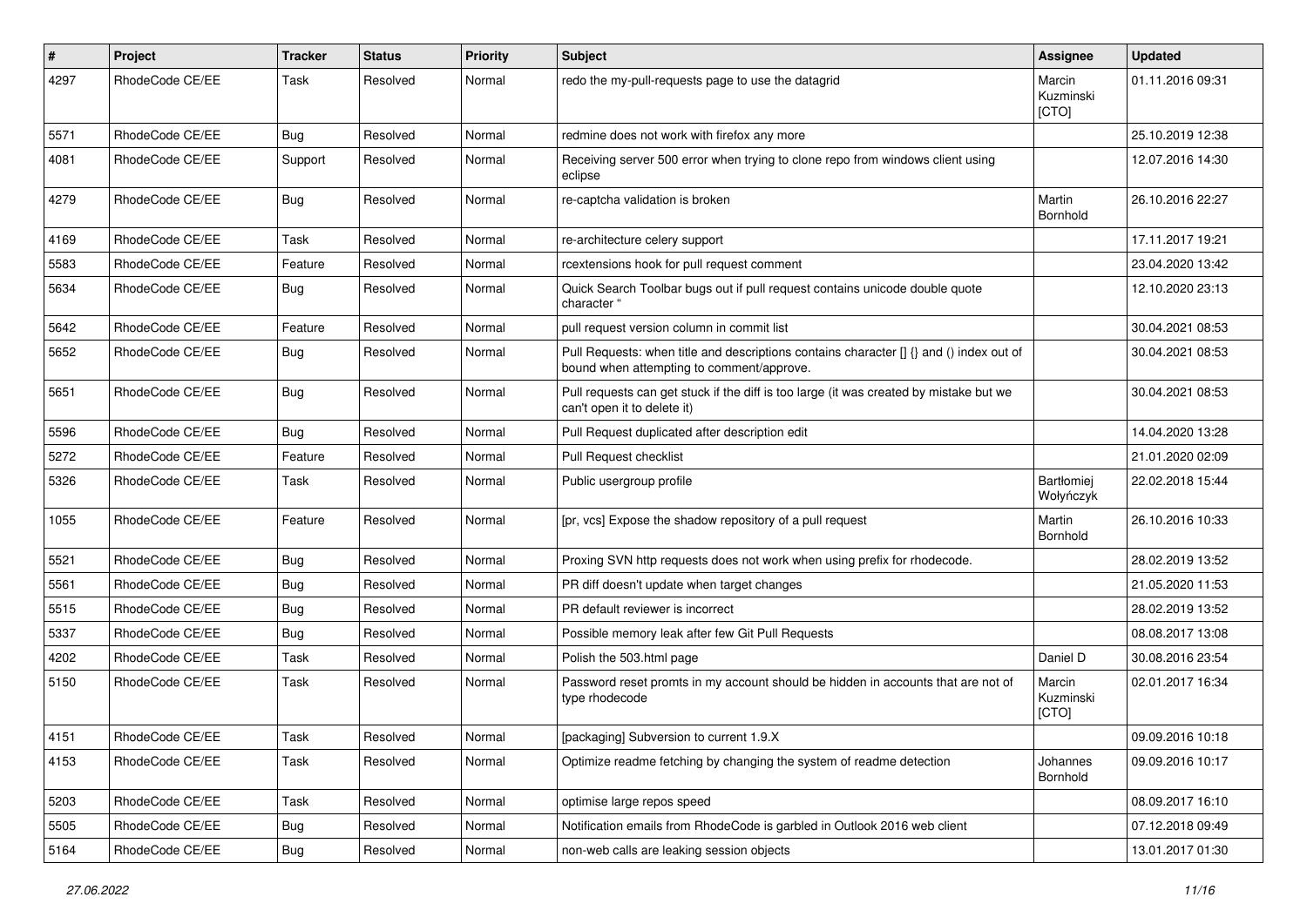| $\pmb{\#}$ | <b>Project</b>  | <b>Tracker</b> | <b>Status</b> | Priority | <b>Subject</b>                                                                                                     | <b>Assignee</b>              | <b>Updated</b>   |
|------------|-----------------|----------------|---------------|----------|--------------------------------------------------------------------------------------------------------------------|------------------------------|------------------|
| 2264       | RhodeCode CE/EE | Bug            | Resolved      | Normal   | New user password change doesn't actually require a password change.                                               |                              | 12.08.2016 16:01 |
| 5655       | RhodeCode CE/EE | <b>Bug</b>     | Resolved      | Normal   | New public gist's id is always auto generated                                                                      |                              | 01.07.2021 12:06 |
| 4194       | RhodeCode CE/EE | Task           | Resolved      | Normal   | move syn http backend out of labs into a real VCS settings                                                         | Lisa Quatmann                | 14.09.2016 23:16 |
| 5633       | RhodeCode CE/EE | <b>Bug</b>     | Resolved      | Normal   | Moderately large pull requests fail because inefficient use of reviewer_data_json<br>column in pull requests table |                              | 12.10.2020 23:13 |
| 4244       | RhodeCode CE/EE | Support        | Resolved      | Normal   | mod_dav_svn template error when using auth_realm with spaces in it                                                 | Martin<br><b>Bornhold</b>    | 28.09.2016 12:07 |
| 5221       | RhodeCode CE/EE | Task           | Resolved      | Normal   | Missing comment type in emails                                                                                     |                              | 19.02.2017 21:46 |
| 5615       | RhodeCode CE/EE | Feature        | Resolved      | Normal   | Misleading message in PR diff view "File was deleted in this version"                                              | Daniel D                     | 23.04.2020 17:40 |
| 5585       | RhodeCode CE/EE | Feature        | Resolved      | Normal   | Minimize downtime on rccontrol upgrade                                                                             |                              | 27.03.2020 09:45 |
| 4305       | RhodeCode CE/EE | Task           | Resolved      | Normal   | Meta-tagging could be excluded from limit                                                                          |                              | 09.11.2016 19:27 |
| 5396       | RhodeCode CE/EE | Feature        | Resolved      | Normal   | Merge state with shadow repo should be created during pull request                                                 |                              | 12.10.2017 21:57 |
| 5669       | RhodeCode CE/EE | Bug            | Resolved      | Normal   | Mercurial commit messages doesn't show cyrillic symbols                                                            |                              | 01.10.2021 10:39 |
| 5368       | RhodeCode CE/EE | Feature        | Resolved      | Normal   | Mercurial: Close branch before merging it                                                                          | Mathieu Cantin               | 21.01.2020 02:11 |
| 5507       | RhodeCode CE/EE | Bug            | Resolved      | Normal   | Markdown rendering needs improvement                                                                               |                              | 15.08.2019 15:40 |
| 5555       | RhodeCode CE/EE | Bug            | Resolved      | Normal   | Making Repository Public does not update the Default User Permissions                                              |                              | 28.05.2020 20:26 |
| 2817       | RhodeCode CE/EE | Feature        | Resolved      | Normal   | Make largefiles downloadable from the interface                                                                    |                              | 27.03.2017 14:04 |
| 5297       | RhodeCode CE/EE | Bug            | Resolved      | Normal   | Locale fails on a SuSE system                                                                                      |                              | 31.10.2018 08:36 |
| 5579       | RhodeCode CE/EE | Bug            | Resolved      | Normal   | JS bug when a commit message can be parsed as a number                                                             | Daniel D                     | 20.01.2020 10:04 |
| 5379       | RhodeCode CE/EE | Bug            | Resolved      | Normal   | Journal RSS feed errors                                                                                            |                              | 01.09.2017 16:40 |
| 4306       | RhodeCode CE/EE | <b>Bug</b>     | Resolved      | Normal   | Issue to push file with character # on a SVN                                                                       |                              | 03.04.2017 16:44 |
| 5457       | RhodeCode CE/EE | Bug            | Resolved      | Normal   | Internal server error on full-text search settings page with Elasticsearch                                         |                              | 16.04.2018 09:08 |
| 4180       | RhodeCode CE/EE | Task           | Resolved      | Normal   | integrations: possible limit the updates sent                                                                      | Daniel D                     | 22.08.2016 12:22 |
| 4181       | RhodeCode CE/EE | Task           | Resolved      | Normal   | Integrations: allow root repos only integrations                                                                   | Daniel D                     | 31.08.2016 17:44 |
| 5386       | RhodeCode CE/EE | Task           | Resolved      | Normal   | Increase security for Email Change                                                                                 | Marcin<br>Kuzminski<br>[CTO] | 17.02.2018 17:29 |
| 1131       | RhodeCode CE/EE | Feature        | Resolved      | Normal   | Implement default reviewers for code review                                                                        | Daniel D                     | 21.09.2016 18:28 |
| 5554       | RhodeCode CE/EE | Support        | Resolved      | Normal   | How to increase number of commits shown in pagination on dashboard and<br>changelog                                |                              | 21.01.2020 02:08 |
| 5375       | RhodeCode CE/EE | Support        | Resolved      | Normal   | How do I configure "Go to" to just search repository names?                                                        |                              | 16.08.2017 18:00 |
| 5574       | RhodeCode CE/EE | Feature        | Resolved      | Normal   | hg: Information for external hooks                                                                                 |                              | 30.07.2020 15:40 |
| 4203       | RhodeCode CE/EE | Task           | Resolved      | Normal   | Get rid of syn.proxy.parent path root, and replace it with reading storage location<br>from Database               | Martin<br><b>Bornhold</b>    | 22.09.2016 14:31 |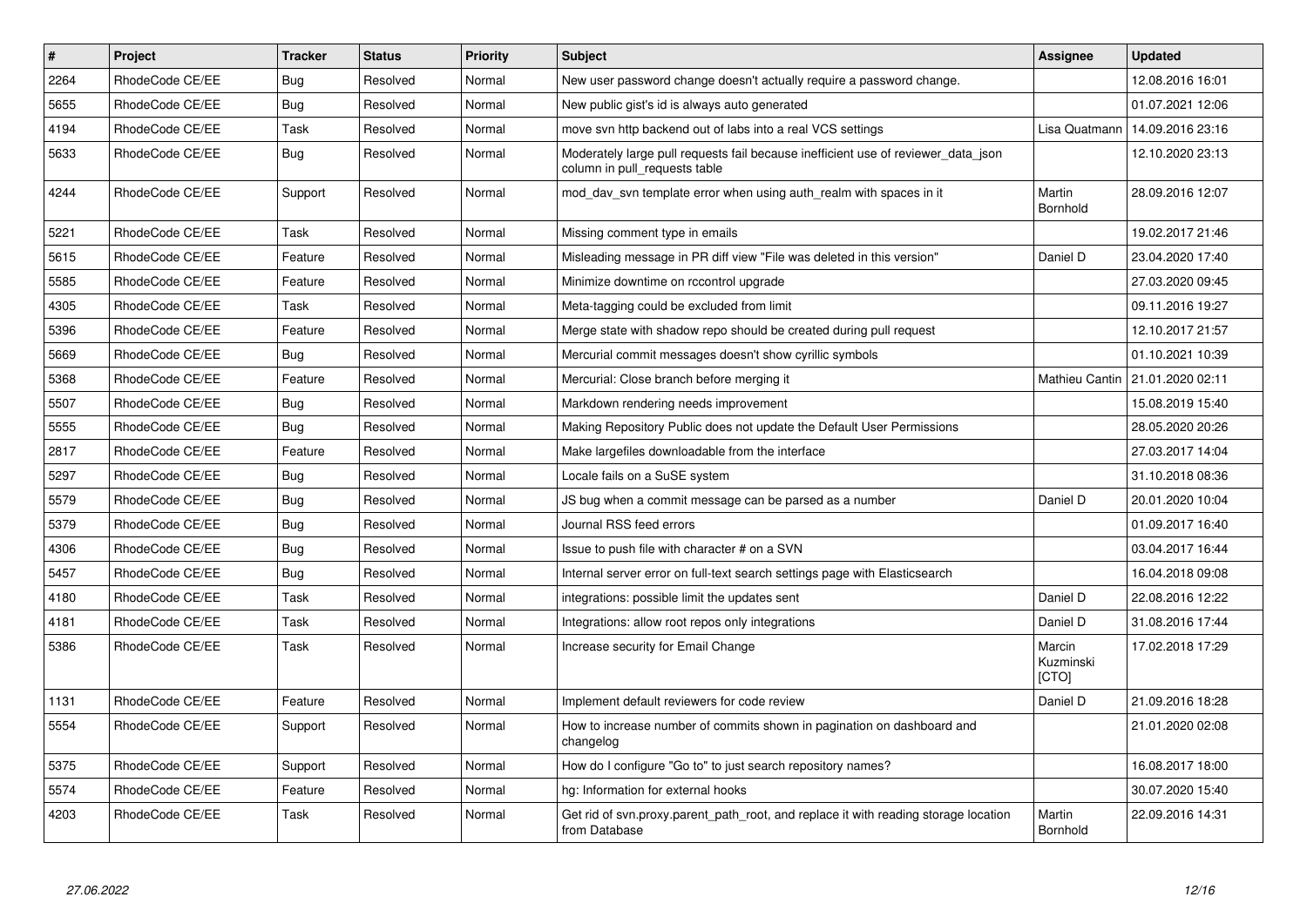| $\pmb{\#}$ | Project              | <b>Tracker</b> | <b>Status</b> | <b>Priority</b> | <b>Subject</b>                                                                               | <b>Assignee</b>              | <b>Updated</b>   |
|------------|----------------------|----------------|---------------|-----------------|----------------------------------------------------------------------------------------------|------------------------------|------------------|
| 4277       | RhodeCode CE/EE      | Bug            | Resolved      | Normal          | [frontend] System info page does not work correctly in safari.                               | Martin<br>Bornhold           | 04.11.2016 12:08 |
| 3488       | RhodeCode CE/EE      | Bug            | Resolved      | Normal          | [frontend, styling] update icon font                                                         | Lisa Quatmann                | 04.10.2016 13:27 |
| 4254       | RhodeCode CE/EE      | Bug            | Resolved      | Normal          | [frontend] 500 Internal Server Error with i18n-ed pages                                      | Lisa Quatmann                | 30.09.2016 14:38 |
| 5213       | RhodeCode CE/EE      | Bug            | Resolved      | Normal          | Fixing Apache Proxy timeout issues                                                           |                              | 14.02.2017 09:44 |
| 4281       | RhodeCode CE/EE      | Task           | Resolved      | Normal          | Fix docs on To `increase database performance`                                               | Marcin<br>Kuzminski<br>[CTO] | 18.10.2016 16:39 |
| 5610       | RhodeCode CE/EE      | Bug            | Resolved      | Normal          | Files navigation looses the at= <name> marker</name>                                         | Daniel D                     | 03.10.2021 23:23 |
| 5581       | RhodeCode CE/EE      | Feature        | Resolved      | Normal          | expose `send_email` option in the HTTP API, for `comment_commit` and<br>comment pull request | Daniel D                     | 29.01.2020 11:46 |
| 5546       | RhodeCode CE/EE      | Support        | Resolved      | Normal          | experiments with mercurial 4.9                                                               |                              | 26.03.2019 09:23 |
| 3989       | RhodeCode Appenlight | Bug            | Resolved      | Normal          | even up report spacing                                                                       |                              | 21.06.2016 18:55 |
| 5444       | RhodeCode CE/EE      | Bug            | Resolved      | Normal          | Error while creating a pull request on a Mercurial repository                                |                              | 17.04.2018 22:29 |
| 5376       | RhodeCode CE/EE      | Bug            | Resolved      | Normal          | error: pretxnchangegroup.acl hook failed: acl: user "" denied on branch "default"            |                              | 16.08.2017 19:45 |
| 5656       | RhodeCode CE/EE      | Bug            | Resolved      | Normal          | Error for branch permission page                                                             |                              | 30.04.2021 08:53 |
| 4266       | RhodeCode CE/EE      | Bug            | Resolved      | Normal          | Error 500 on integrations page after setting up Webhook                                      |                              | 17.10.2016 15:35 |
| 4036       | RhodeCode CE/EE      | Bug            | Resolved      | Normal          | encrypted clone uri can throw unicodeerror after key change                                  | Marcin<br>Kuzminski<br>[CTO] | 27.06.2016 19:38 |
| 5265       | RhodeCode CE/EE      | Task           | Resolved      | Normal          | Enable phases support                                                                        |                              | 11.05.2017 11:10 |
| 4237       | RhodeCode CE/EE      | Task           | Resolved      | Normal          | Enable HTTP support                                                                          | Martin<br>Bornhold           | 12.10.2016 11:51 |
| 5304       | RhodeCode CE/EE      | Bug            | Resolved      | Normal          | Email template not correct                                                                   |                              | 31.10.2018 08:36 |
| 5530       | RhodeCode CE/EE      | Bug            | Resolved      | Normal          | Email integration has incorrect url                                                          |                              | 09.02.2019 10:33 |
| 5381       | RhodeCode CE/EE      | Bug            | Resolved      | Normal          | Email integration changeset links invalid                                                    |                              | 06.09.2017 12:29 |
| 5469       | RhodeCode CE/EE      | Feature        | Resolved      | Normal          | elastisearch > 2.x not supported ?                                                           |                              | 21.01.2020 02:19 |
| 4296       | RhodeCode CE/EE      | Bug            | Resolved      | Normal          | [ee] Can not create pull requests with reviewers.                                            | Daniel D                     | 07.11.2016 21:17 |
| 5153       | Documentation        | Bug            | Resolved      | Normal          | Documentation: /tmp permissions                                                              |                              | 04.01.2017 13:02 |
| 4224       | RhodeCode CE/EE      | Bug            | Resolved      | Normal          | [docs] update docs re: removing old instances when switching editions                        | Lisa Quatmann                | 11.10.2016 15:36 |
| 4675       | RhodeCode CE/EE      | <b>Bug</b>     | Resolved      | Normal          | Disk free inodes are displayed incorrectly                                                   |                              | 13.12.2016 22:41 |
| 3556       | RhodeCode CE/EE      | Task           | Resolved      | Normal          | Disable and rename initial_repo_scan flag                                                    | Marcin<br>Kuzminski<br>[CTO] | 22.04.2016 14:33 |
| 4311       | RhodeCode CE/EE      | Task           | Resolved      | Normal          | Diffs feedback                                                                               | Daniel D                     | 26.11.2016 14:10 |
| 4183       | RhodeCode CE/EE      | Feature        | Resolved      | Normal          | Different roles for PR reviewers                                                             | Daniel D                     | 12.10.2020 23:13 |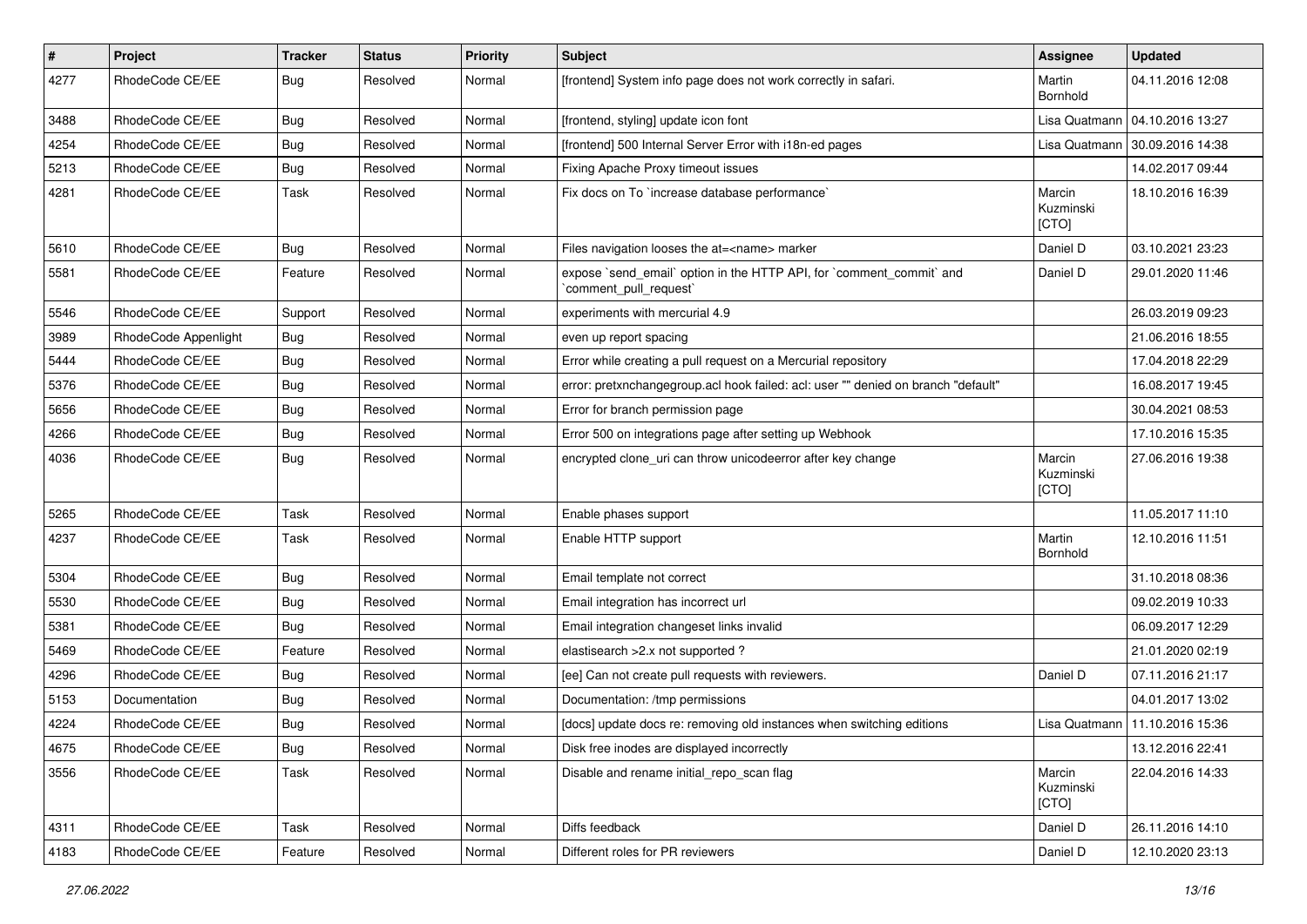| #    | Project         | <b>Tracker</b> | <b>Status</b> | <b>Priority</b> | <b>Subject</b>                                                                                        | Assignee                     | <b>Updated</b>   |
|------|-----------------|----------------|---------------|-----------------|-------------------------------------------------------------------------------------------------------|------------------------------|------------------|
| 2744 | RhodeCode CE/EE | Task           | Resolved      | Normal          | Deprecating Internet Explorer                                                                         |                              | 06.07.2016 12:04 |
| 4238 | RhodeCode CE/EE | Task           | Resolved      | Normal          | default reviewers updates                                                                             | Daniel D                     | 06.10.2016 14:26 |
| 5601 | RhodeCode CE/EE | Feature        | Resolved      | Normal          | Default navigation should be by branch name not commit id                                             |                              | 04.06.2020 23:51 |
| 5594 | RhodeCode CE/EE | Bug            | Resolved      | Normal          | Credentials in Repository Settings for Pull requests are exposed                                      |                              | 28.05.2020 20:25 |
| 5623 | RhodeCode CE/EE | <b>Bug</b>     | Resolved      | Normal          | Credentials for remote repository URL leaking in Repository Header                                    |                              | 22.07.2020 00:47 |
| 5602 | RhodeCode CE/EE | Feature        | Resolved      | Normal          | Copy full path only copies partial                                                                    | Daniel D                     | 30.03.2020 16:04 |
| 4245 | RhodeCode CE/EE | Task           | Resolved      | Normal          | Convert control command to use http mode by default                                                   | Marcin<br>Kuzminski<br>[CTO] | 14.10.2016 16:13 |
| 5557 | RhodeCode CE/EE | Bug            | Resolved      | Normal          | Consider removing slashes from the RSS feed names                                                     |                              | 31.10.2019 19:54 |
| 5603 | RhodeCode CE/EE | Feature        | Resolved      | Normal          | Code search - highlight matching search terms                                                         |                              | 30.03.2020 11:16 |
| 1404 | RhodeCode CE/EE | Bug            | Resolved      | Normal          | clone of really huge git repo (4gb) causes pyro to explode                                            |                              | 07.02.2017 14:52 |
| 4140 | RhodeCode CE/EE | Task           | Resolved      | Normal          | Check middleware chain status, and Verify that special middleware is catching<br>exceptions correctly |                              | 23.08.2016 12:13 |
| 5482 | RhodeCode CE/EE | Bug            | Resolved      | Normal          | Changing a repo's 'Remote pull uri' in its Settings fails with 'No repo type specified'               |                              | 31.10.2018 08:37 |
| 5461 | RhodeCode CE/EE | Bug            | Resolved      | Normal          | Changes to user group permissions via API are not audit logged                                        |                              | 30.08.2018 09:47 |
| 5490 | RhodeCode CE/EE | Bug            | Resolved      | Normal          | Changes to repo group permissions via API are not audit logged                                        |                              | 28.02.2019 13:52 |
| 5187 | RhodeCode CE/EE | Feature        | Resolved      | Normal          | changelog dynamic loading of commits                                                                  |                              | 12.06.2018 12:31 |
| 5609 | RhodeCode CE/EE | Support        | Resolved      | Normal          | Change git diff algorithm                                                                             |                              | 31.03.2020 22:08 |
| 3971 | RhodeCode CE/EE | <b>Bug</b>     | Resolved      | Normal          | [ce, vcs] Merge requests/Pull requests failing due to rebase problem                                  | Johannes<br>Bornhold         | 19.07.2016 15:54 |
| 4288 | RhodeCode CE/EE | Task           | Resolved      | Normal          | [ce, ee] unify controllers that use diffs                                                             | Daniel D                     | 02.08.2017 11:41 |
| 3950 | RhodeCode CE/EE | Bug            | Resolved      | Normal          | [ce, ee] trying to merge pr against a deleted branch/bookmark breaks the pr page                      | Martin<br>Bornhold           | 27.10.2016 16:12 |
| 4192 | RhodeCode CE/EE | Feature        | Resolved      | Normal          | [ce, ee] slack/hipchat integrations group commits by branch pushed                                    |                              | 09.09.2016 19:01 |
| 4121 | RhodeCode CE/EE | Bug            | Resolved      | Normal          | [ce, ee] server announcement has extra margin                                                         | Lisa Quatmann                | 26.09.2016 14:00 |
| 4225 | RhodeCode CE/EE | Feature        | Resolved      | Normal          | [ce, ee] repo group integrations cascade to child repo groups                                         | Daniel D                     | 14.09.2016 11:12 |
| 4175 | RhodeCode CE/EE | Feature        | Resolved      | Normal          | [ce, ee] repo group integrations                                                                      | Daniel D                     | 16.08.2016 20:00 |
| 4091 | RhodeCode CE/EE | <b>Bug</b>     | Resolved      | Normal          | [ce, ee] Redmine integration blocks for 30 seconds if redmine server not available                    | Daniel D                     | 15.07.2016 12:26 |
| 4267 | RhodeCode CE/EE | Feature        | Resolved      | Normal          | [ce, ee] jira tracker integration wildcard project key support                                        | Daniel D                     | 10.10.2016 20:13 |
| 4211 | RhodeCode CE/EE | Feature        | Resolved      | Normal          | [ce, ee] increase webhook flexibility                                                                 | Marcin<br>Kuzminski<br>[CTO] | 20.06.2022 10:55 |
| 4219 | RhodeCode CE/EE | Feature        | Resolved      | Normal          | [ce, ee] Add mandatory reviewers for pull requests                                                    | Marcin<br>Kuzminski<br>[CTO] | 20.06.2017 15:23 |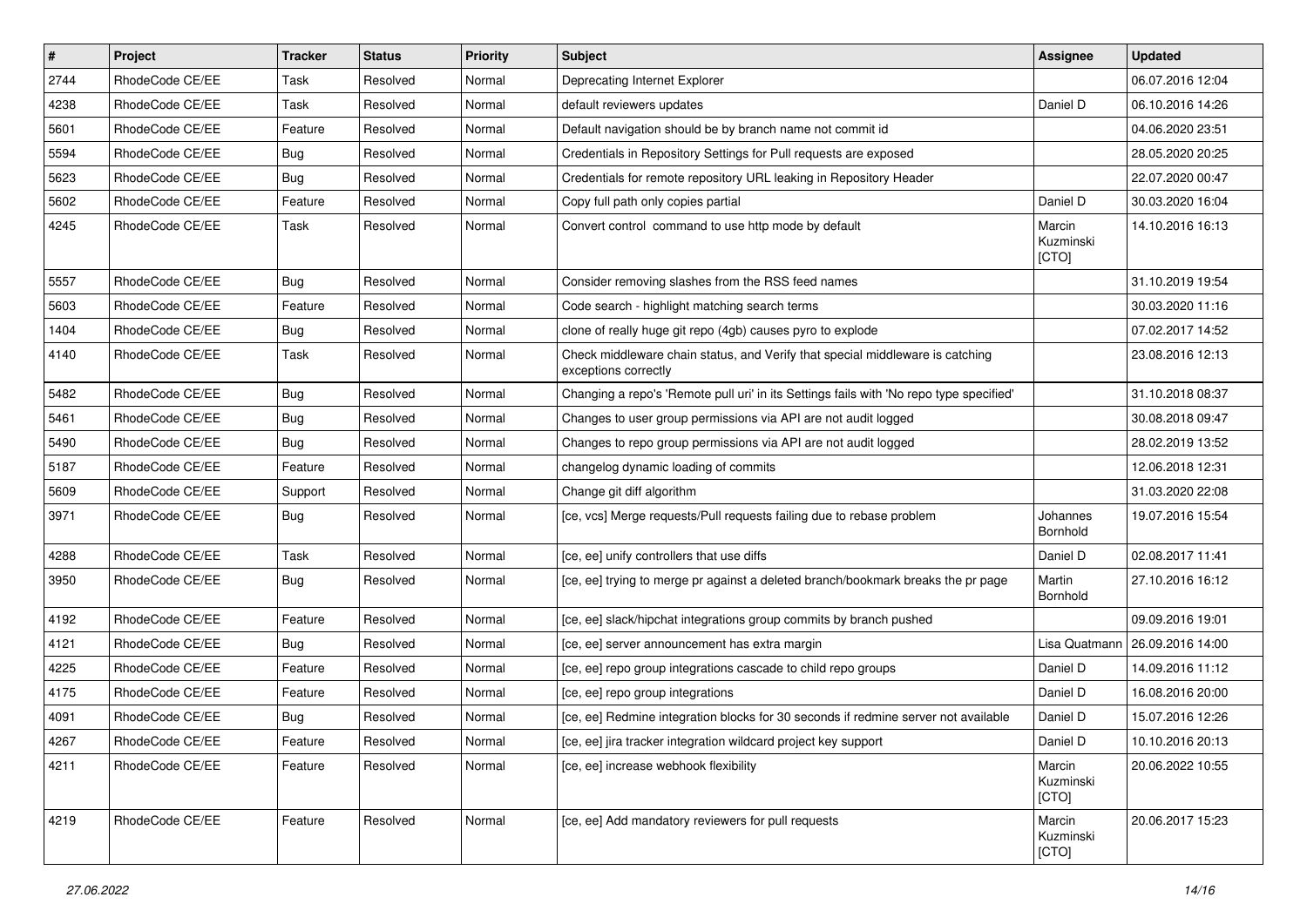| $\#$ | <b>Project</b>  | <b>Tracker</b> | <b>Status</b> | Priority | <b>Subject</b>                                                                                                       | Assignee                     | <b>Updated</b>   |
|------|-----------------|----------------|---------------|----------|----------------------------------------------------------------------------------------------------------------------|------------------------------|------------------|
| 3239 | RhodeCode CE/EE | Task           | Resolved      | Normal   | Catch all route for repo page or repo group page is always executing checks for<br>every page                        |                              | 21.04.2016 11:30 |
| 5605 | RhodeCode CE/EE | <b>Bug</b>     | Resolved      | Normal   | Cannot set subversion compatibility to 1.10                                                                          |                              | 30.03.2020 17:27 |
| 4283 | RhodeCode CE/EE | Task           | Resolved      | Normal   | bump whoosh to 2.7.4 release                                                                                         |                              | 13.12.2016 21:08 |
| 5184 | RhodeCode CE/EE | Task           | Resolved      | Normal   | bump pyramid to 1.7.X                                                                                                |                              | 06.02.2017 21:50 |
| 4666 | RhodeCode CE/EE | Task           | Resolved      | Normal   | Bump git and mercurial to latest versions                                                                            |                              | 02.12.2016 19:01 |
| 4271 | RhodeCode CE/EE | Bug            | Resolved      | Normal   | Browsing new repository groups via SVN issue                                                                         | Martin<br>Bornhold           | 19.10.2016 11:11 |
| 5587 | RhodeCode CE/EE | Bug            | Resolved      | Normal   | Broken metatags in 4.18.1                                                                                            | Marcin Lulek                 | 29.01.2020 11:46 |
| 4044 | RhodeCode CE/EE | Feature        | Resolved      | Normal   | <b>Branch permissions</b>                                                                                            |                              | 30.08.2018 09:48 |
| 5321 | RhodeCode CE/EE | Feature        | Resolved      | Normal   | Audit logs                                                                                                           |                              | 21.06.2017 12:49 |
| 5201 | RhodeCode CE/EE | Task           | Resolved      | Normal   | API: implement describe-methods                                                                                      |                              | 13.02.2017 15:57 |
| 5423 | Documentation   | Support        | Resolved      | Normal   | API-Documentation for Method "create repo group" faulty                                                              |                              | 22.01.2018 16:23 |
| 4269 | RhodeCode CE/EE | Support        | Resolved      | Normal   | Allow flash messages to be permanently surpressed                                                                    | Marcin Lulek                 | 14.10.2016 12:46 |
| 4278 | RhodeCode CE/EE | <b>Bug</b>     | Resolved      | Normal   | [admin] Clicking the save button in admin -> settings -> issue tracker leads to<br>exception if no patterns entered. | Daniel D                     | 18.10.2016 13:38 |
| 5225 | RhodeCode CE/EE | Task           | Resolved      | Normal   | add tag of author/contribitor to comments                                                                            |                              | 11.05.2017 11:10 |
| 5229 | RhodeCode CE/EE | Task           | Resolved      | Normal   | add support for https://clipboardjs.com/                                                                             |                              | 21.01.2020 02:19 |
| 3999 | RhodeCode CE/EE | Feature        | Resolved      | Normal   | Add `send account information` to user creation page                                                                 |                              | 28.06.2016 15:22 |
| 5537 | RhodeCode CE/EE | Task           | Resolved      | Normal   | Add owner to create pull request API                                                                                 |                              | 28.02.2019 13:52 |
| 4282 | RhodeCode CE/EE | Task           | Resolved      | Normal   | Add inode limit together with disk usage                                                                             | Marcin<br>Kuzminski<br>[CTO] | 19.10.2016 12:18 |
| 4250 | RhodeCode CE/EE | <b>Bug</b>     | Resolved      | Normal   | Adding a reviewer into existing PR doesn't set a reason.                                                             | Marcin<br>Kuzminski<br>[CTO] | 07.10.2016 20:05 |
| 5611 | RhodeCode CE/EE | Feature        | Resolved      | Normal   | Add information "is the pull request up to date?" in the PR page                                                     |                              | 03.10.2021 23:24 |
| 3981 | RhodeCode CE/EE | Feature        | Resolved      | Normal   | Add cloud hosting like Gitlab, GitHub                                                                                |                              | 02.03.2020 09:14 |
| 4274 | RhodeCode CE/EE | <b>Bug</b>     | Resolved      | Normal   | 500 error when push big objects                                                                                      |                              | 13.02.2017 19:53 |
| 3549 | RhodeCode CE/EE | Bug            | Resolved      | Normal   | [4.0.0 regression], file source links use last commit id instead of current commit id                                | Marcin<br>Kuzminski<br>[CTO] | 21.04.2016 16:10 |
| 5522 | RhodeCode CE/EE | <b>Bug</b>     | Resolved      | Low      | vcsserver fails when url contains extra "/"                                                                          |                              | 28.02.2019 13:52 |
| 5408 | Documentation   | Task           | Resolved      | Low      | Upate nginx documentation for non standard SSL port                                                                  |                              | 12.07.2018 23:21 |
| 5207 | RhodeCode CE/EE | Task           | Resolved      | Low      | Release 4.6.1                                                                                                        |                              | 13.02.2017 18:04 |